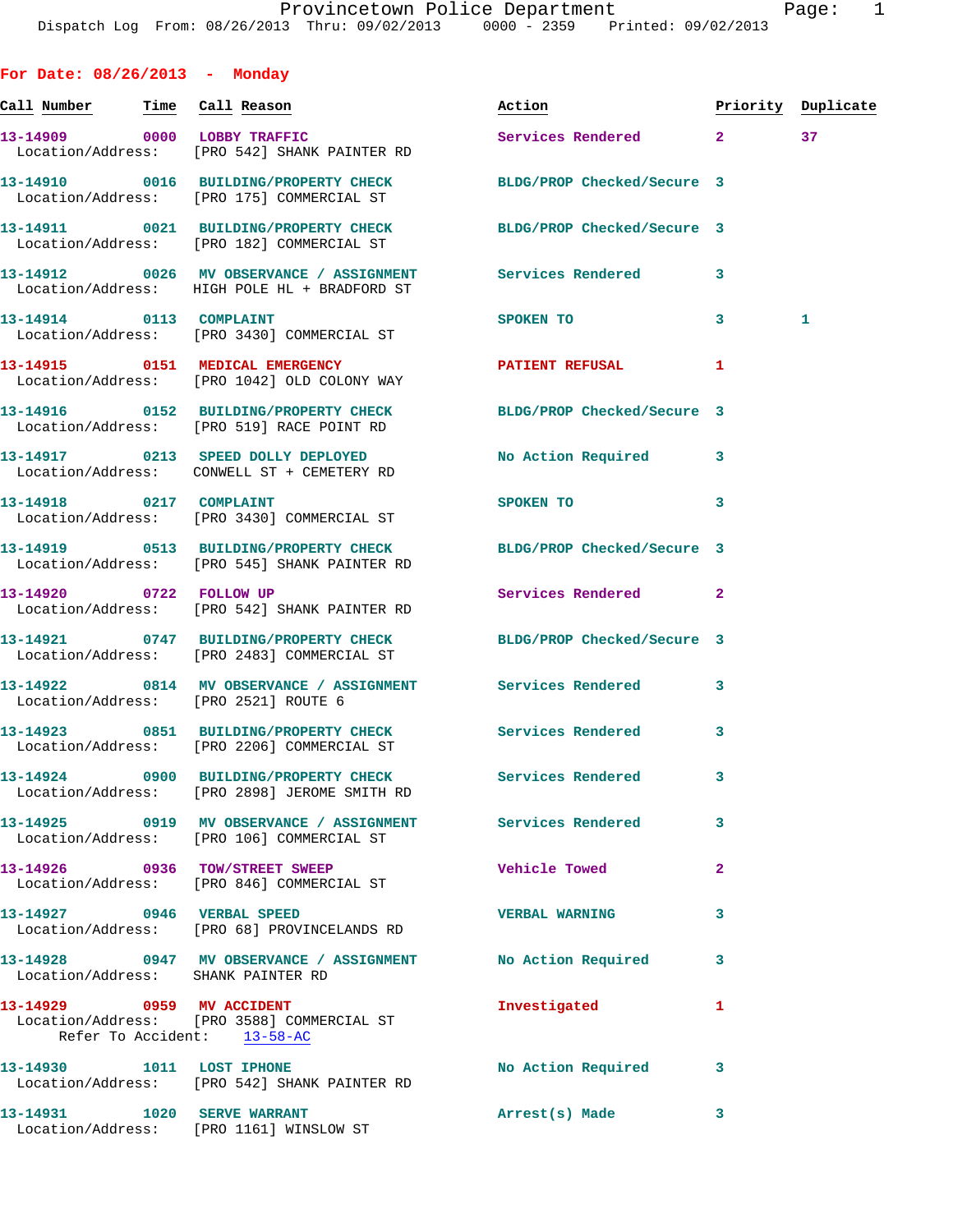|                                                                     | Provincetown Police Department<br>Dispatch Log From: 08/26/2013 Thru: 09/02/2013 0000 - 2359 Printed: 09/02/2013 |                          |              |
|---------------------------------------------------------------------|------------------------------------------------------------------------------------------------------------------|--------------------------|--------------|
| Refer To Arrest: 13-204-AR                                          |                                                                                                                  |                          |              |
| Location/Address: FRANKLIN ST                                       | 13-14932 1113 WRITTEN WARNING UNINSPECTED Citation/Warning Issued                                                |                          | 3            |
| 13-14934 1144 ASSAULT COMPLAINT                                     | Location/Address: [PRO 2038] CENTER ST                                                                           | Investigated             | 1            |
|                                                                     | 13-14935 1153 PHONE SCAM<br>Location/Address: [PRO 2123] COMMERCIAL ST                                           | <b>Services Rendered</b> | 3            |
| 13-14937 1227 LOST WALLET                                           | Location/Address: [PRO 542] SHANK PAINTER RD                                                                     | No Action Required       | 3            |
| Refer To Arrest: 13-205-AR                                          | 13-14938 1241 SHOPLIFTING<br>Location/Address: [PRO 3314] COMMERCIAL ST                                          | Arrest(s) Made           | 3            |
|                                                                     | 13-14939 1329 HOSPITAL TRANSPORT<br>Location/Address: [PRO 440] HARRY KEMP WAY                                   | Transported to Hospital  | 1            |
|                                                                     | 13-14940 1354 LOST UNDER ARMOUR BAG<br>Location/Address: [PRO 542] SHANK PAINTER RD                              | No Action Required       | 3            |
|                                                                     | 13-14941 1400 911 ABANDONED CALL<br>Location/Address: [PRO 1953] COMMERCIAL ST                                   | SPOKEN TO                | 1            |
|                                                                     | 13-14942 1406 FOUND IPOD/RETURNED<br>Location/Address: [PRO 542] SHANK PAINTER RD                                | No Action Required       | 3            |
|                                                                     | 13-14944 1510 FOLLOW UP<br>Location/Address: [PRO 366] COMMERCIAL ST                                             | Services Rendered        | $\mathbf{2}$ |
| 13-14945 1536 MV ACCIDENT                                           | Location/Address: [PRO 106] COMMERCIAL ST                                                                        | Services Rendered        | 1            |
| 13-14946    1605    HARASSMENT                                      | Location/Address: [PRO 1916] COURT ST                                                                            | SPOKEN TO                | $\mathbf{2}$ |
|                                                                     | 13-14947 1645 BUILDING/PROPERTY CHECK BLDG/PROP Checked/Secure 3<br>Location/Address: [PRO 2898] JEROME SMITH RD |                          |              |
| 13-14948 1650 MV DAMAGE                                             | Location/Address: [PRO 1224] COMMERCIAL ST                                                                       | Services Rendered        | $\mathbf{2}$ |
| 13-14949 1654 MEDICAL EMERGENCY                                     | Location/Address: [PRO 2540] RACE POINT RD                                                                       | Transported to Hospital  | 1            |
| Location/Address: [PRO 739] BRADFORD ST                             | 13-14950 1659 PARKING COMPLAINT / GENERAL Citation/Warning Issued                                                |                          | 3            |
| 13-14951 1701 CAMPING, ILLEGALY<br>Location/Address: WINTHROP ST    |                                                                                                                  | <b>Services Rendered</b> | 3            |
| Location/Address: [PRO 2038] CENTER ST                              | 13-14952 1730 LANDLORD/TENANT                                                                                    | SPOKEN TO                | $\mathbf{2}$ |
|                                                                     | 13-14953 1736 FOUND WALLET/RETURNED<br>Location/Address: [PRO 105] COMMERCIAL ST                                 | <b>Services Rendered</b> | 3            |
|                                                                     | 13-14954 1802 BUILDING/PROPERTY CHECK BLDG/PROP Checked/Secure 3<br>Location/Address: [PRO 75] CAPTAIN BERTIE RD |                          |              |
|                                                                     | 13-14955 1852 SPEED DOLLY ASSIGNMENT<br>Location/Address: [PRO 542] SHANK PAINTER RD                             | <b>Services Rendered</b> | 3            |
| 13-14956 1903 HARASSMENT<br>Location/Address: [PRO 1729] NELSON AVE |                                                                                                                  | SPOKEN TO                | 2            |
| 13-14957 1929 MV ACCIDENT                                           | Location/Address: [PRO 545] SHANK PAINTER RD                                                                     | Services Rendered        | 1            |

Page:  $2 \n3$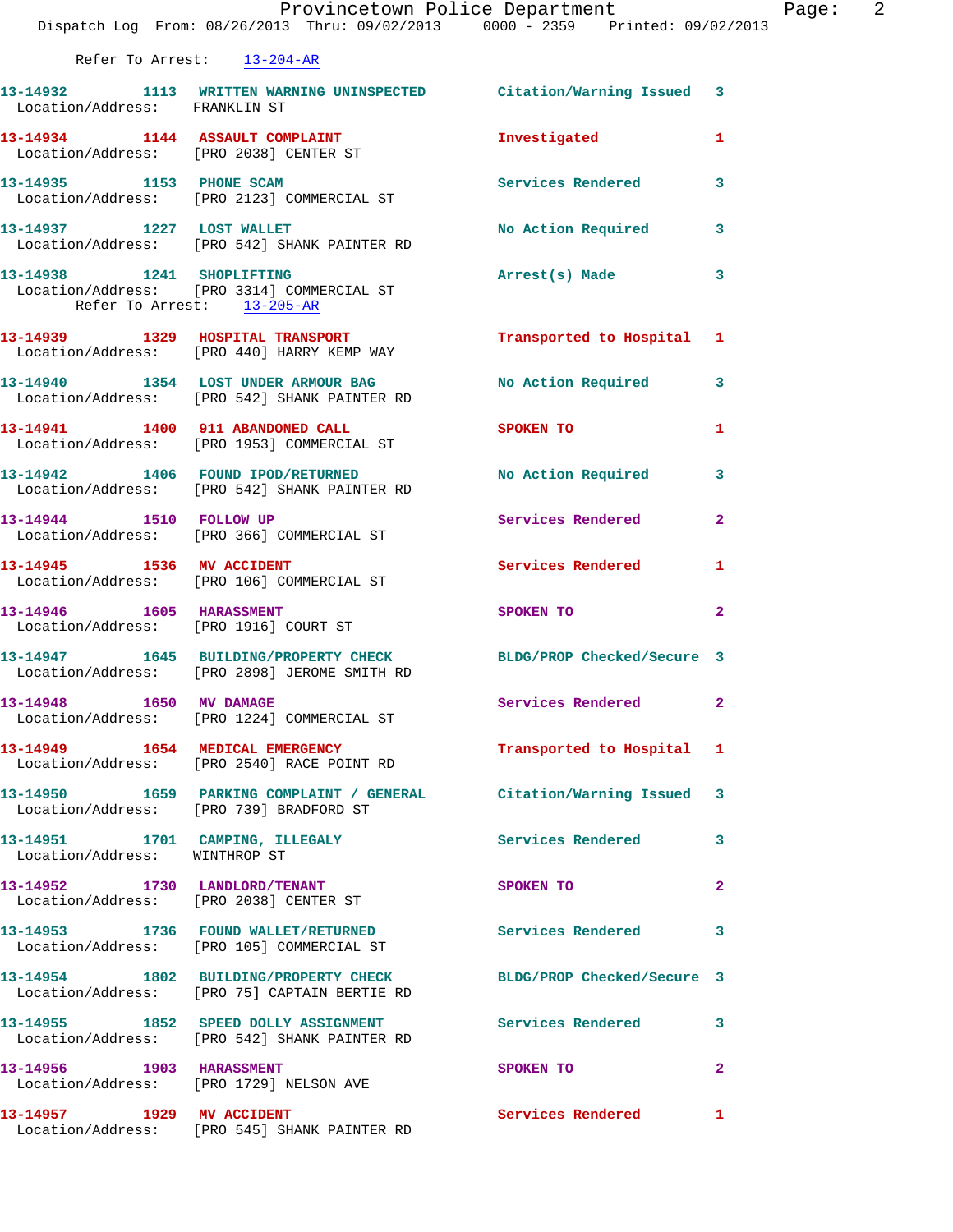|                                                              | Dispatch Log From: 08/26/2013 Thru: 09/02/2013 0000 - 2359 Printed: 09/02/2013                                 | Provincetown Police Department |                | Page: | $\overline{3}$ |
|--------------------------------------------------------------|----------------------------------------------------------------------------------------------------------------|--------------------------------|----------------|-------|----------------|
| Refer To Accident: 13-59-AC                                  |                                                                                                                |                                |                |       |                |
|                                                              | 13-14959 1948 LOST DIAPER BAG<br>Location/Address: [PRO 196] COMMERCIAL ST                                     | Services Rendered 3            |                |       |                |
| Location/Address: [PRO 2] ALDEN ST                           | 13-14961 2046 BUILDING/PROPERTY CHECK BLDG/PROP Checked/Secure 3                                               |                                |                |       |                |
|                                                              | 13-14962 2120 BUILDING/PROPERTY CHECK BLDG/PROP Checked/Secure 3<br>Location/Address: [PRO 306] COMMERCIAL ST  |                                |                |       |                |
|                                                              | 13-14963 2127 BUILDING/PROPERTY CHECK BLDG/PROP Checked/Secure 3<br>Location/Address: [PRO 519] RACE POINT RD  |                                |                |       |                |
|                                                              | 13-14964 2129 LOST METAL CARD CARRIER Services Rendered 3<br>Location/Address: [PRO 542] SHANK PAINTER RD      |                                |                |       |                |
|                                                              | 13-14965 2210 MV STOP<br>Location/Address: [PRO 2564] COMMERCIAL ST                                            | Services Rendered 3            |                |       |                |
|                                                              | 13-14966 2237 NOISE COMPLAINT<br>Location/Address: [PRO 1974] BRADFORD ST                                      | Could Not Locate 3             |                |       |                |
|                                                              | 13-14967 2255 MEDICAL EMERGENCY<br>Location/Address: [PRO 1200] OLD COLONY WAY                                 | Transported to Hospital 1      |                |       |                |
| For Date: $08/27/2013$ - Tuesday                             |                                                                                                                |                                |                |       |                |
|                                                              | 13-14968 0000 BUILDING/PROPERTY CHECK False Alarm<br>Location/Address: [PRO 440] HARRY KEMP WAY                |                                | 3              |       |                |
|                                                              | 13-14969 0010 MISSING PERSON<br>Location/Address: [PRO 542] SHANK PAINTER RD                                   | Services Rendered              | 1              |       |                |
|                                                              | 13-14971 0110 COMPLAINT<br>Location/Address: [PRO 208] COMMERCIAL ST                                           | No Action Required 3           |                |       |                |
| 13-14972 0112 COMPLAINT<br>Location/Address: SHANKPAINTER RD |                                                                                                                | SPOKEN TO                      | 3              |       |                |
| 13-14973 0150 NOISE COMPLAINT                                | Location/Address: [PRO 2440] WINTHROP ST                                                                       | SPOKEN TO                      | 3              |       |                |
|                                                              | 13-14974 0201 MV OBSERVANCE / ASSIGNMENT No Action Required<br>Location/Address: STANDISH ST + BRADFORD ST     |                                | -3             |       |                |
| Location/Address: [PRO 3287] ROUTE 6                         | 13-14975 0507 BUILDING/PROPERTY CHECK BLDG/PROP Checked/Secure 3                                               |                                |                |       |                |
| 13-14976 0614 LOBBY TRAFFIC                                  | Location/Address: [PRO 542] SHANK PAINTER RD                                                                   | Services Rendered 2            |                | 35    |                |
|                                                              | 13-14977 0717 REASSURANCE NOTICE                                                                               | No Action Required 3           |                |       |                |
|                                                              | 13-14978 0725 BUILDING/PROPERTY CHECK Services Rendered 3<br>Location/Address: [PRO 391] COMMERCIAL ST         |                                |                |       |                |
|                                                              | 13-14979 0731 VERBAL TRESPASS<br>Location/Address: [PRO 539] SHANK PAINTER RD                                  | <b>VERBAL WARNING</b>          | $\overline{2}$ |       |                |
|                                                              | 13-14980 0757 BUILDING/PROPERTY CHECK BLDG/PROP Checked/Secure 3<br>Location/Address: [PRO 2483] COMMERCIAL ST |                                |                |       |                |
|                                                              | 13-14981 0758 BUILDING/PROPERTY CHECK<br>Location/Address: [PRO 106] COMMERCIAL ST                             | BLDG/PROP Checked/Secure 3     |                |       |                |
| Location/Address: SHANKPAINTER RD                            | 13-14982 0823 MV OBSERVANCE / ASSIGNMENT Services Rendered 3                                                   |                                |                |       |                |

**13-14983 0825 TOW/ILLEGAL PARKING Vehicle Towed 2**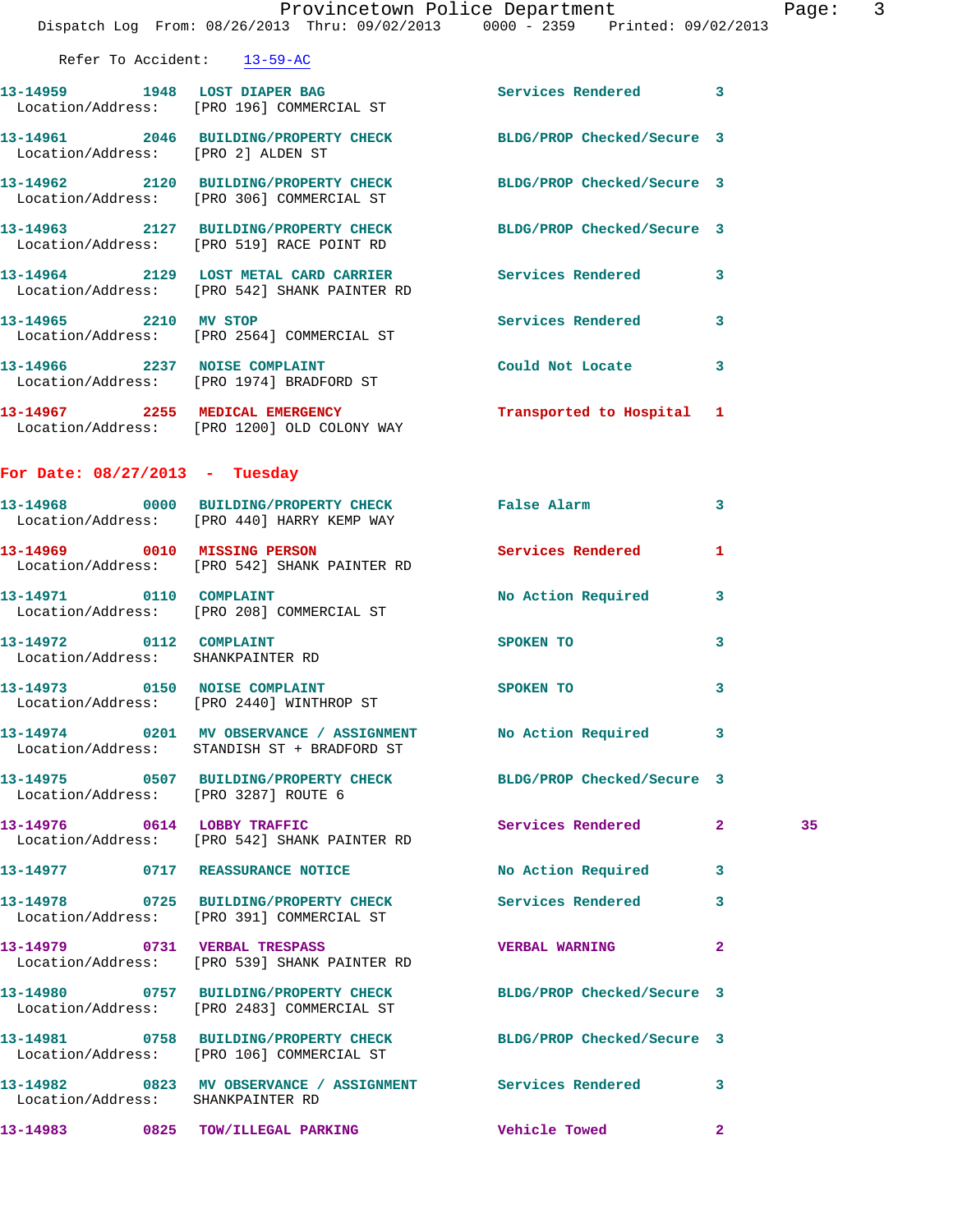|                                                                        | Provincetown Police Department<br>Dispatch Log From: 08/26/2013 Thru: 09/02/2013 0000 - 2359 Printed: 09/02/2013 |                            |                         |
|------------------------------------------------------------------------|------------------------------------------------------------------------------------------------------------------|----------------------------|-------------------------|
|                                                                        | Location/Address: [PRO 739] BRADFORD ST                                                                          |                            |                         |
| Location/Address: [PRO 571] ALDEN ST                                   | 13-14984 0828 BUILDING/PROPERTY CHECK BLDG/PROP Checked/Secure 3                                                 |                            |                         |
| Location/Address: [PRO 3287] ROUTE 6                                   | 13-14985 0850 BUILDING/PROPERTY CHECK BLDG/PROP Checked/Secure 3                                                 |                            |                         |
| Location/Address: [PRO 2481] TREMONT ST                                | 13-14986 0910 BUILDING/PROPERTY CHECK                                                                            | <b>Services Rendered</b>   | 3                       |
| 13-14987 0929 VERBAL SPEED                                             | Location/Address: BRADFORD ST + MONTELLO ST                                                                      | <b>VERBAL WARNING</b>      | 3                       |
| Location/Address: [PRO 444] HIGH POLE                                  | 13-14988 1007 BUILDING/PROPERTY CHECK                                                                            | Services Rendered          | 3                       |
|                                                                        | 13-14989 1009 MV OBSERVANCE / ASSIGNMENT<br>Location/Address: HIGH POLE HL + BRADFORD ST                         | No Action Required         | 3                       |
| Location/Address: NELSON AVE                                           | 13-14990 1011 HARASSMENT COMPLAINT                                                                               | <b>SPOKEN TO</b>           | $\overline{\mathbf{2}}$ |
| 13-14991 1027 COURT                                                    | Location/Address: [PRO 542] SHANK PAINTER RD                                                                     | Taken/Referred to Other    | 3                       |
|                                                                        | 13-14992 1052 PARK, WALK & TALK<br>Location/Address: [PRO 105] COMMERCIAL ST                                     | <b>Services Rendered</b>   | $\overline{a}$          |
|                                                                        | 13-14993 1101 BUILDING/PROPERTY CHECK<br>Location/Address: [PRO 2483] COMMERCIAL ST                              | BLD/PROP CHECKED UNSECUR 3 |                         |
|                                                                        | 13-14994 1117 STOP SIGN/NO LICENSE<br>Location/Address: [PRO 747] BRADFORD ST                                    | <b>VERBAL WARNING</b>      | 3                       |
|                                                                        | 13-14995 1236 HARASSMENT<br>Location/Address: [PRO 2489] BRADFORD ST                                             | Services Rendered          | 2                       |
| 13-14996 1253 VERBAL STOP SIGN<br>Location/Address: [PRO 2518] ROUTE 6 |                                                                                                                  | <b>VERBAL WARNING</b>      | 3                       |
| 13-14997 1309 SHOPLIFTING                                              | Location/Address: [PRO 274] COMMERCIAL ST                                                                        | <b>Services Rendered</b>   | 3                       |
|                                                                        | 13-14999 1320 ETOH/TRANSPORT<br>Location/Address: [PRO 2391] BRADFORD ST                                         | Transported to Hospital 1  |                         |
|                                                                        | 13-15000 1404 FOUND VISA DEBIT CARD<br>Location/Address: [PRO 577] WINTHROP ST                                   | <b>Services Rendered</b>   | 3                       |
|                                                                        | 13-15001 1414 TRAFFIC CONTROL<br>Location/Address: [PRO 2605] COMMERCIAL ST                                      | <b>Services Rendered</b>   | 3                       |
| 13-15002 1514 MEDICAL EMERGENCY<br>Location/Address: COMMERCIAL ST     |                                                                                                                  | <b>PATIENT REFUSAL</b>     | 1                       |
|                                                                        | 13-15003 1530 SHOP LIFTING<br>Location/Address: [PRO 230] COMMERCIAL ST                                          | <b>Services Rendered</b>   | $\overline{a}$          |
| Location/Address: [PRO 571] ALDEN ST                                   | 13-15004 1635 BUILDING/PROPERTY CHECK BLDG/PROP Checked/Secure 3                                                 |                            |                         |
| 13-15005 1705 LANDLORD/TENANT                                          | Location/Address: [PRO 1281] BANGS ST                                                                            | Services Rendered          | $\mathbf{2}$            |
|                                                                        | 13-15006 1726 COMPLAINT - STREET PERFORMERS Services Rendered<br>Location: [PRO 3431] LOPES SQUARE               |                            | 3                       |
| 13-15007 1748 911 ABANDONED                                            | Location/Address: [PRO 515] RACE POINT RD                                                                        | No Action Required         | 1                       |

Page: 4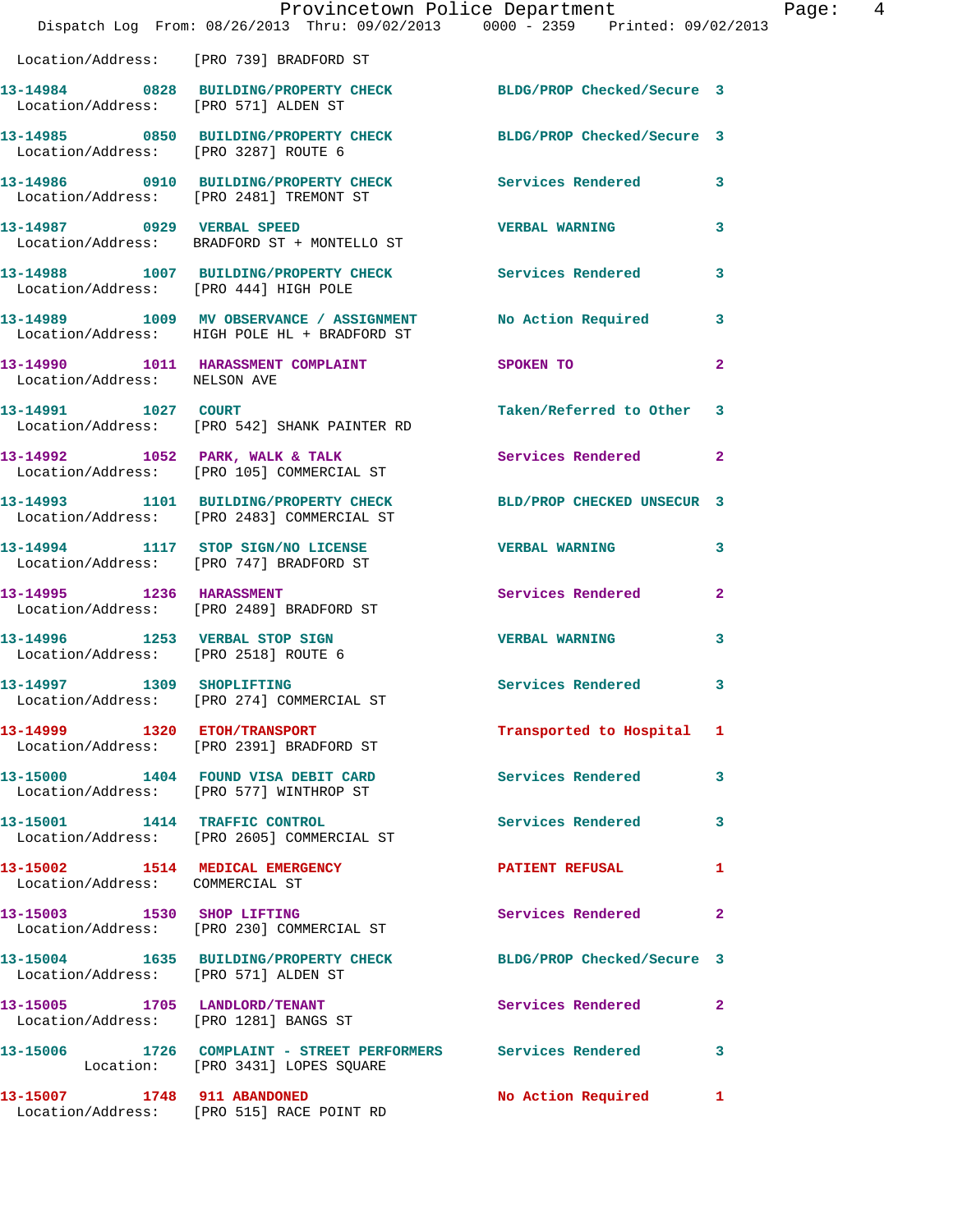|                                       | Provincetown Police Department                                                                                   |                           |                | Page |
|---------------------------------------|------------------------------------------------------------------------------------------------------------------|---------------------------|----------------|------|
|                                       | Dispatch Log From: 08/26/2013 Thru: 09/02/2013 0000 - 2359 Printed: 09/02/2013                                   |                           |                |      |
|                                       | 13-15008 1753 BUILDING/PROPERTY CHECK BLDG/PROP Checked/Secure 3<br>Location/Address: [PRO 2898] JEROME SMITH RD |                           |                |      |
|                                       | 13-15009 1856 LOST BLACK IPHONE 4S No Action Required 3<br>Location/Address: [PRO 542] SHANK PAINTER RD          |                           |                |      |
|                                       | 13-15010 1915 COMPLAINT<br>Location/Address: [PRO 2739] COMMERCIAL ST                                            | No Action Required        | 3              |      |
|                                       | 13-15011 1918 FOUND WALLET/RETURNED Services Rendered<br>Location/Address: [PRO 542] SHANK PAINTER RD            |                           | 3              |      |
|                                       | 13-15012 1931 COMPLAINT<br>Location/Address: [PRO 2251] COMMERCIAL ST                                            | Services Rendered         | 3              |      |
|                                       | 13-15013 2018 HARASSMENT 2008 2018<br>Location/Address: [PRO 542] SHANK PAINTER RD                               |                           | $\overline{2}$ |      |
|                                       | 13-15014 2056 BUILDING/PROPERTY CHECK BLDG/PROP Checked/Secure 3<br>Location/Address: [PRO 16] BRADFORD ST       |                           |                |      |
|                                       | 13-15015 2131 OPEN DOOR<br>Location/Address: [PRO 1424] PRINCE ST                                                | Services Rendered 1       |                |      |
|                                       | 13-15016 2152 BUILDING/PROPERTY CHECK BLDG/PROP Checked/Secure 3<br>Location/Address: [PRO 519] RACE POINT RD    |                           |                |      |
|                                       | 13-15017 2213 BUILDING/PROPERTY CHECK BLDG/PROP Checked/Secure 3<br>Location/Address: [PRO 3287] ROUTE 6         |                           |                |      |
|                                       | 13-15018 2248 DISTURBANCE<br>Location/Address: [PRO 2206] COMMERCIAL ST                                          | SPOKEN TO<br>$\sim$ 1     |                |      |
|                                       | 13-15019 2322 BUILDING/PROPERTY CHECK BLDG/PROP Checked/Secure 3<br>Location/Address: [PRO 3259] MACMILLAN       |                           |                |      |
|                                       | 13-15020 2336 MV OBSERVANCE / ASSIGNMENT No Action Required 3<br>Location/Address: RYDER ST + BRADFORD ST        |                           |                |      |
|                                       | 13-15021 2343 MV STOP<br>Location/Address: CENTER ST + BRADFORD ST                                               | Citation/Warning Issued 3 |                |      |
|                                       | 13-15022 2359 PROPERTY LEFT BEHIND/RETURNED Services Rendered 3<br>Location: [PRO 3431] LOPES SQUARE             |                           |                |      |
| For Date: $08/28/2013$ - Wednesday    |                                                                                                                  |                           |                |      |
|                                       | 13-15023 0010 BUILDING/PROPERTY CHECK BLDG/PROP Checked/Secure 3<br>Location/Address: [PRO 341] COMMERCIAL ST    |                           |                |      |
| Location/Address: [PRO 2539] RYDER ST | 13-15024 0019 BUILDING/PROPERTY CHECK BLDG/PROP Checked/Secure 3                                                 |                           |                |      |
|                                       | 13-15025 0046 PARK, WALK & TALK<br>Location/Address: [PRO 105] COMMERCIAL ST                                     | No Action Required        | $\mathbf{2}$   |      |
|                                       | 13-15026 0046 PARK, WALK & TALK<br>Location/Address: [PRO 2222] COMMERCIAL ST                                    | <b>Services Rendered</b>  | $\overline{2}$ |      |
|                                       | 13-15027 0142 MEDICAL EMERGENCY<br>Location/Address: [PRO 526] RYDER ST EXT                                      | Services Rendered         | 1              |      |
|                                       | 13-15028 0410 MV DISABLED<br>Location/Address: [PRO 2500] COMMERCIAL ST                                          | <b>Services Rendered</b>  | $\mathbf{2}$   |      |
|                                       | 13-15029 0421 BUILDING/PROPERTY CHECK BLDG/PROP Checked/Secure 3<br>Location/Address: [PRO 1778] SHANKPAINTER RD |                           |                |      |
|                                       | 13-15030 0526 LOBBY TRAFFIC                                                                                      | Services Rendered 2 36    |                |      |

Location/Address: [PRO 542] SHANK PAINTER RD

Page:  $5$ <br>13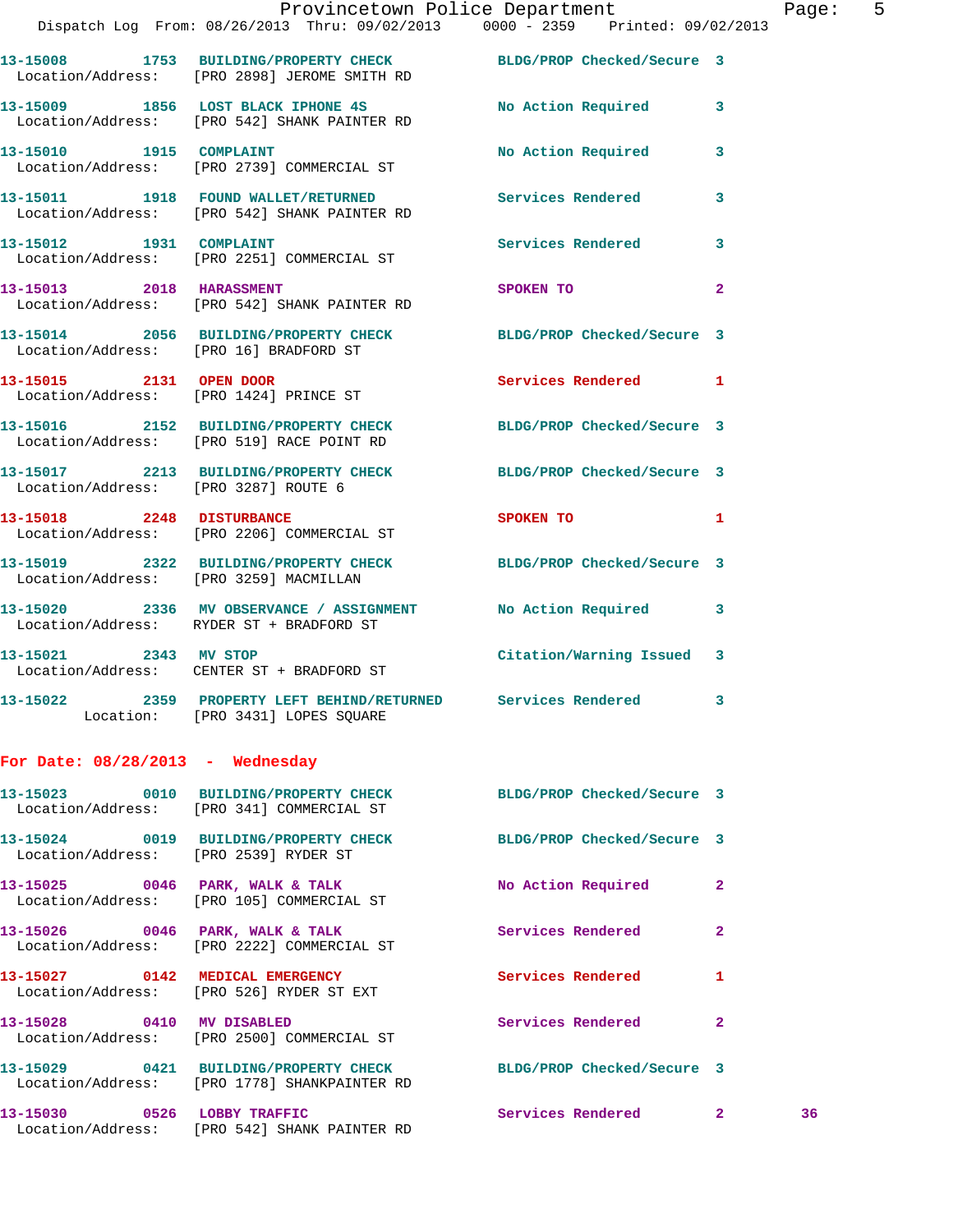|                                                        | 13-15031 0552 911-TTY TEST CALL; SUCCESSFUL No Action Required 1<br>Location/Address: [PRO 542] SHANK PAINTER RD |                            |                                |
|--------------------------------------------------------|------------------------------------------------------------------------------------------------------------------|----------------------------|--------------------------------|
|                                                        | 13-15032 0557 BUILDING/PROPERTY CHECK<br>Location/Address: [PRO 530] SHANKPAINTER RD                             | BLDG/PROP Checked/Secure 3 |                                |
|                                                        | 13-15033 0600 BUILDING/PROPERTY CHECK BLDG/PROP Checked/Secure 3<br>Location/Address: [PRO 2206] COMMERCIAL ST   |                            |                                |
|                                                        | 13-15034 0815 TRAFFIC CONTROL<br>Location/Address: [PRO 3259] MACMILLAN WHARF                                    | <b>Services Rendered</b>   | 3                              |
|                                                        | 13-15035 0928 LOST WALLET<br>Location/Address: [PRO 542] SHANK PAINTER RD                                        | No Action Required         | 3                              |
| 13-15036 1008 LOOSE DOG<br>Location/Address: WHORFS CT |                                                                                                                  | Services Rendered          | $\mathbf{2}$<br>$\overline{4}$ |
|                                                        | 13-15037 1022 WIRES DOWN<br>Location/Address: W VINE ST + BRADFORD ST                                            | Services Rendered          | $\overline{2}$                 |
|                                                        | 13-15038 1047 ARM LACERATION<br>Location/Address: [PRO 1892] SHANK PAINTER RD                                    | Services Rendered          | 1                              |
|                                                        | 13-15039 1051 B & E BURGLARY<br>Location/Address: [PRO 2989] COMMERCIAL ST                                       | SPOKEN TO                  | $\overline{a}$                 |
|                                                        | 13-15040 1059 LOST DRIVERS LICENSE<br>Location/Address: [PRO 542] SHANK PAINTER RD                               | Services Rendered          | 3                              |
|                                                        | 13-15041 1114 FLIGHT COVERAGE<br>Location/Address: [PRO 516] RACE POINT RD                                       | Services Rendered          | $\overline{2}$                 |
|                                                        | 13-15042 1128 TRAFFIC/UNFOUNDED<br>Location/Address: [PRO 2124] COMMERCIAL ST                                    | Unfounded                  | 3                              |
|                                                        | 13-15043 1238 FOUND BLACKBERRY<br>Location/Address: [PRO 596] COMMERCIAL ST                                      | No Action Required         | 3                              |
|                                                        | 13-15045 1437 FACIAL INJURY/TRANSPORT<br>Location/Address: [PRO 2499] RACE POINT RD                              | Transported to Hospital 1  |                                |
| 13-15046   1441   BROKEN ARM                           | Location/Address: [PRO 2499] RACE POINT RD                                                                       | <b>PATIENT REFUSAL</b>     | 1                              |
|                                                        | 13-15047 1627 MV OBSERVANCE / ASSIGNMENT No Action Required<br>Location/Address: [PRO 2513] ROUTE 6              |                            | 3                              |
|                                                        | 13-15048 1650 MV OBSERVANCE / ASSIGNMENT Services Rendered<br>Location/Address: [PRO 391] COMMERCIAL ST          |                            | 3                              |
| 13-15049 1656 MV STOP                                  | Location/Address: [PRO 2479] ROUTE 6                                                                             | Citation/Warning Issued    | 3                              |
|                                                        | 13-15050 1715 ASSIST AGENCY / MUTUAL AID Services Rendered<br>Location/Address: [PRO 3197] COMMERCIAL ST         |                            | 3                              |
| 13-15051 1803 MV COMPLAINT                             | Location/Address: [PRO 105] COMMERCIAL ST                                                                        | Services Rendered          | $\mathbf{2}$                   |
|                                                        | 13-15052 1915 BUILDING/PROPERTY CHECK<br>Location/Address: [PRO 2206] COMMERCIAL ST                              | BLDG/PROP Checked/Secure 3 |                                |
|                                                        | 13-15053 1942 MEDICAL EMERGENCY                                                                                  | Transported to Hospital 1  |                                |
|                                                        | Location/Address: [PRO 1544] COMMERCIAL ST<br>13-15054 1949 BUILDING/PROPERTY CHECK BLDG/PROP Checked/Secure 3   |                            |                                |
|                                                        | Location/Address: [PRO 530] SHANKPAINTER RD<br>13-15055 2004 PARK, WALK & TALK                                   | Services Rendered          | $\mathbf{2}$                   |
|                                                        |                                                                                                                  |                            |                                |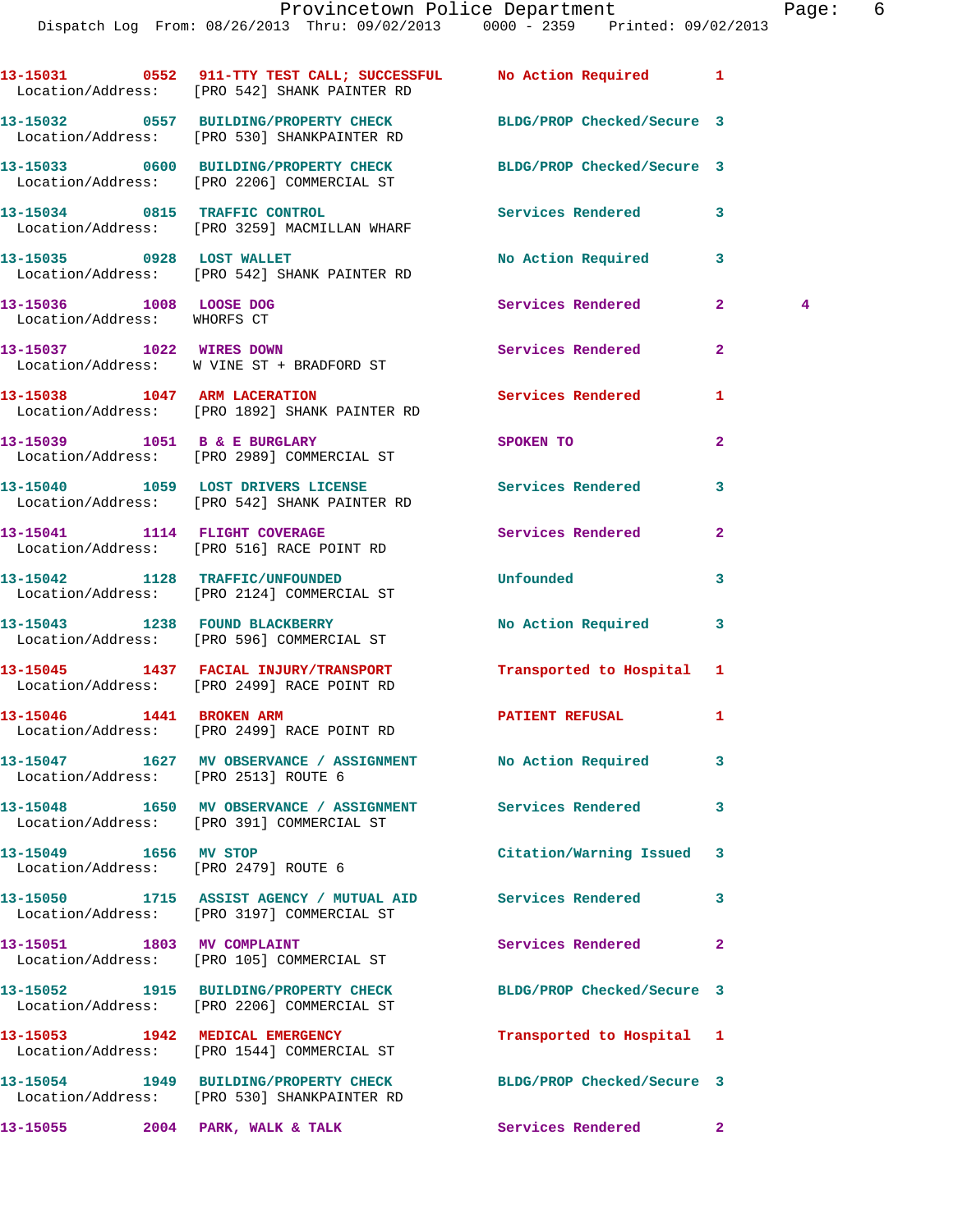|                                                        | Dispatch Log From: 08/26/2013 Thru: 09/02/2013 0000 - 2359 Printed: 09/02/2013                                   | Provincetown Police Department Page: 7 |                |    |  |
|--------------------------------------------------------|------------------------------------------------------------------------------------------------------------------|----------------------------------------|----------------|----|--|
|                                                        |                                                                                                                  |                                        |                |    |  |
|                                                        | Location/Address: [PRO 105] COMMERCIAL ST                                                                        |                                        |                |    |  |
|                                                        | 13-15056 2016 BUILDING/PROPERTY CHECK BLDG/PROP Checked/Secure 3<br>Location/Address: [PRO 1638] COMMERCIAL ST   |                                        |                |    |  |
|                                                        | 13-15057 2111 FOUND WALLET/RETURNED Services Rendered<br>Location/Address: [PRO 542] SHANK PAINTER RD            |                                        | 3              |    |  |
| Location/Address: [PRO 94] BRADFORD ST                 | 13-15058 2125 MV OBSERVANCE / ASSIGNMENT Services Rendered                                                       |                                        | $\mathbf{3}$   |    |  |
|                                                        | 13-15059 2133 MV STOP<br>Location/Address: [PRO 2277] BRADFORD ST                                                | <b>VERBAL WARNING</b>                  | 3              |    |  |
| 13-15060 2146 MV STOP<br>Location/Address: CEMETERY RD |                                                                                                                  | <b>VERBAL WARNING</b>                  | 3              |    |  |
|                                                        | 13-15063 2343 BUILDING/PROPERTY CHECK BLDG/PROP Checked/Secure 3<br>Location/Address: [PRO 530] SHANKPAINTER RD  |                                        |                |    |  |
| Location/Address: [PRO 2818] CONWELL ST                | 13-15064 2355 MV OBSERVANCE / ASSIGNMENT Services Rendered 3                                                     |                                        |                |    |  |
| For Date: $08/29/2013$ - Thursday                      |                                                                                                                  |                                        |                |    |  |
|                                                        | 13-15065 0002 BUILDING/PROPERTY CHECK BLDG/PROP Checked/Secure 3<br>Location/Address: [PRO 444] HIGH POLE        |                                        |                |    |  |
|                                                        | 13-15066 0015 MV OBSERVANCE / ASSIGNMENT Services Rendered 3<br>Location/Address: [PRO 537] SHANKPAINTER RD      |                                        |                |    |  |
| 13-15067 0023 MV STOP                                  | Location/Address: BRADFORD ST + BANGS ST                                                                         | <b>VERBAL WARNING</b>                  | 3              |    |  |
| Location/Address: [PRO 3259] MACMILLAN                 | 13-15068 0030 BUILDING/PROPERTY CHECK BLDG/PROP Checked/Secure 3                                                 |                                        |                |    |  |
| Location/Address: ALDEN ST                             | 13-15069 0040 MV SUSPICIOUS                                                                                      | Services Rendered                      | $\overline{2}$ |    |  |
|                                                        | 13-15070 0048 PARK, WALK & TALK 3 Services Rendered 2<br>Location: [PRO 3431] LOPES SQUARE                       |                                        |                |    |  |
|                                                        | 13-15071 0114 ALARM - GENERAL<br>Location/Address: [PRO 1314] CENTRAL ST                                         | False Alarm                            | 1              |    |  |
|                                                        | 13-15072 0137 LOBBY TRAFFIC<br>Location/Address: [PRO 542] SHANK PAINTER RD                                      | Services Rendered 2                    |                | 37 |  |
| Location/Address: [PRO 2] ALDEN ST                     | 13-15073 0138 BUILDING/PROPERTY CHECK BLDG/PROP Checked/Secure 3                                                 |                                        |                |    |  |
|                                                        | 13-15074 0138 MV OBSERVANCE / ASSIGNMENT Services Rendered<br>Location/Address: RYDER ST + BRADFORD ST           |                                        | 3              |    |  |
| 13-15075 0149 MV STOP                                  | Location/Address: [PRO 43] BRADFORD ST                                                                           | <b>VERBAL WARNING</b>                  | 3              |    |  |
|                                                        | 13-15076 0324 MEDICAL EMERGENCY<br>Location/Address: [PRO 3222] ALDEN ST                                         | Transported to Hospital 1              |                |    |  |
|                                                        | 13-15077 0336 NOISE COMPLAINT<br>Location/Address: [PRO 3670] SHANK PAINTER RD                                   | Services Rendered                      | 3              |    |  |
|                                                        | 13-15078 0525 BUILDING/PROPERTY CHECK BLDG/PROP Checked/Secure 3<br>Location/Address: [PRO 2898] JEROME SMITH RD |                                        |                |    |  |
|                                                        | 13-15079 0631 GUEST STUCK IN ROOM<br>Location/Address: [PRO 3619] COMMERCIAL ST                                  | Services Rendered 3                    |                |    |  |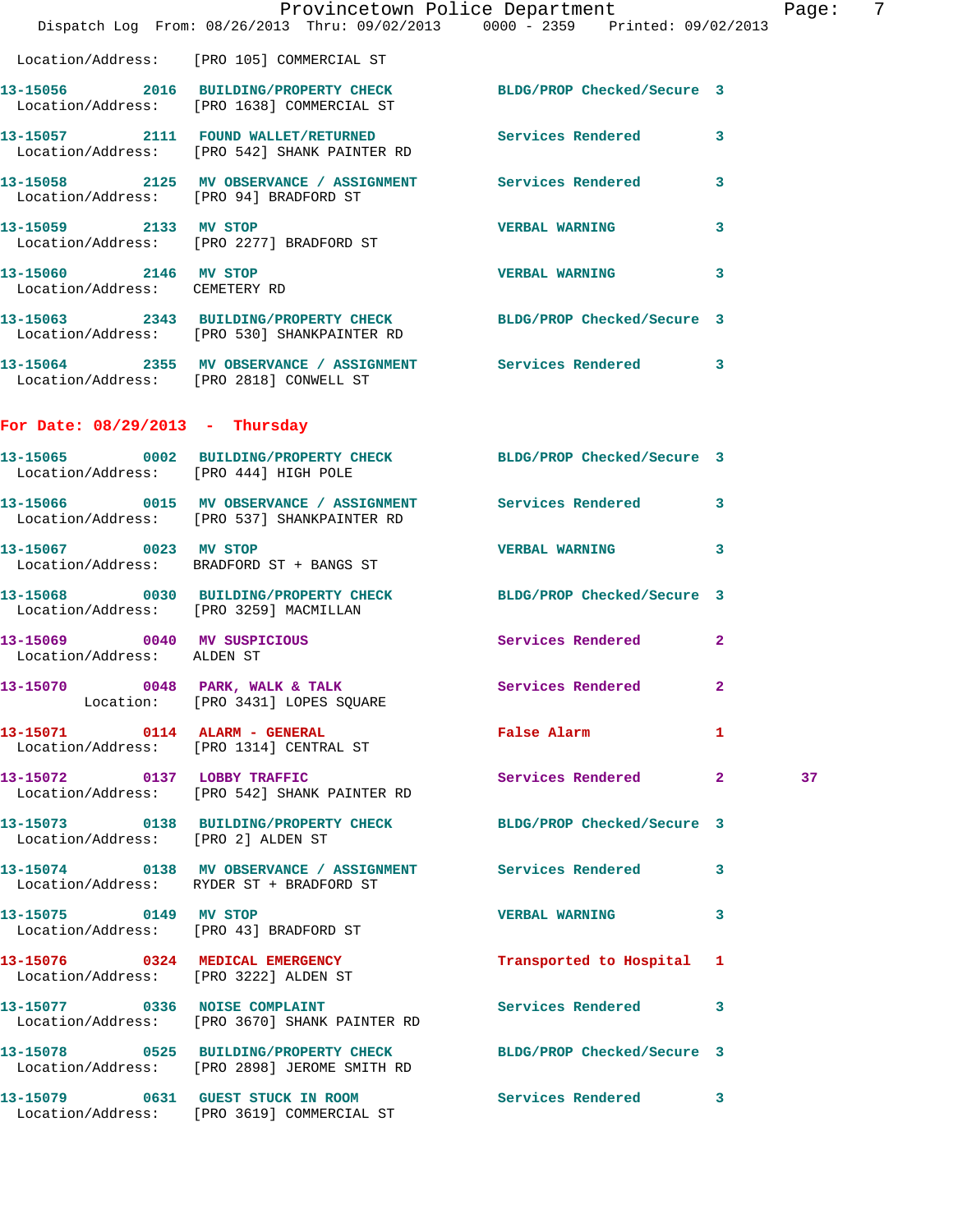|                                                       | Provincetown Police Department<br>Dispatch Log From: 08/26/2013 Thru: 09/02/2013 0000 - 2359 Printed: 09/02/2013 |                          |                |
|-------------------------------------------------------|------------------------------------------------------------------------------------------------------------------|--------------------------|----------------|
|                                                       | 13-15080 0635 SUSPICIOUS ACTIVITY<br>Location/Address: [PRO 254] COMMERCIAL ST                                   | Services Rendered        | $\overline{a}$ |
|                                                       | 13-15081 0749 BUILDING/PROPERTY CHECK Services Rendered<br>Location/Address: [PRO 2898] JEROME SMITH RD          |                          | 3              |
| Location/Address: [PRO 2521] ROUTE 6                  | 13-15082 0754 MV OBSERVANCE / ASSIGNMENT Services Rendered                                                       |                          | 3              |
| 13-15083 0801 MV STOP                                 | Location/Address: ROUTE 6 + SHANK PAINTER RD                                                                     | <b>VERBAL WARNING</b>    | 3              |
| 13-15084 0809 MV STOP<br>Location/Address: CONWELL ST |                                                                                                                  | Could Not Locate         | 3              |
|                                                       | 13-15085 0916 BUILDING/PROPERTY CHECK BLDG/PROP Checked/Secure 3<br>Location/Address: [PRO 2483] COMMERCIAL ST   |                          |                |
|                                                       | 13-15086 0922 STREET SWEEPING TOWS<br>Location/Address: [PRO 106] COMMERCIAL ST                                  | <b>Vehicle Towed</b>     | 3              |
| 13-15087 0927 FOLLOW UP                               | Location/Address: [PRO 58] BRADFORD ST                                                                           | <b>Services Rendered</b> | $\mathbf{2}$   |
| 13-15088 0937 MV STOP                                 | Location/Address: ROUTE 6 + HOWLAND ST                                                                           | <b>VERBAL WARNING</b>    | 3              |
|                                                       | 13-15089 0955 FOLLOW UP<br>Location/Address: [PRO 542] SHANK PAINTER RD                                          | Services Rendered        | 2              |
|                                                       | 13-15090 1004 MV COMPLAINT<br>Location/Address: [PRO 105] COMMERCIAL ST                                          | SPOKEN TO                | $\overline{2}$ |
|                                                       | 13-15091 1005 MV DISABLED<br>Location/Address: [PRO 2577] BRADFORD ST                                            | Services Rendered        | $\mathbf{2}$   |
|                                                       | 13-15092 1009 FOLLOW UP<br>Location/Address: [PRO 175] COMMERCIAL ST                                             | <b>Services Rendered</b> | $\overline{2}$ |
|                                                       | 13-15093 1037 MV ACCIDENT<br>Location/Address: [PRO 3577] COMMERCIAL ST                                          | <b>Services Rendered</b> | 1              |
| 13-15094 1042 NEWMAN CALL IN                          |                                                                                                                  | Services Rendered        | 3              |
| 13-15095 1128 MV ACCIDENT                             | Location/Address: [PRO 3442] COMMERCIAL ST                                                                       | SPOKEN TO                | 1              |
|                                                       | 13-15096 1132 BOAT/HARBORMASTER<br>Location/Address: [PRO 2543] MACMILLAN WHARF                                  | Services Rendered        | $\overline{2}$ |
| 13-15097 1203 MV ACCIDENT                             | Location/Address: WINTHROP ST + COMMERCIAL ST                                                                    | <b>PATIENT REFUSAL</b>   | 1              |
| 13-15099 1224 MV STOP                                 | Location/Address: PRINCE ST + BRADFORD ST                                                                        | <b>VERBAL WARNING</b>    | 3              |
| 13-15100 1311 FOUND IPHONE                            | Location/Address: [PRO 105] COMMERCIAL ST                                                                        | <b>Services Rendered</b> | 3              |
|                                                       | 13-15101 1332 LOST GLASSES<br>Location/Address: [PRO 542] SHANK PAINTER RD                                       | <b>Services Rendered</b> | 3              |
| $13-15102$ 1357 ALARM - GENERAL                       | Location/Address: [PRO 447] JEROME SMITH RD                                                                      | Services Rendered        | 1              |
|                                                       | Location/Address: [PRO 2056] KIMBERLY LN                                                                         | False Alarm              | 1              |
| 13-15104 1414 NOISE COMPLAINT                         |                                                                                                                  | LICENSING/NO ACTION      | 3              |

Location/Address: [PRO 231] COMMERCIAL ST

Page: 8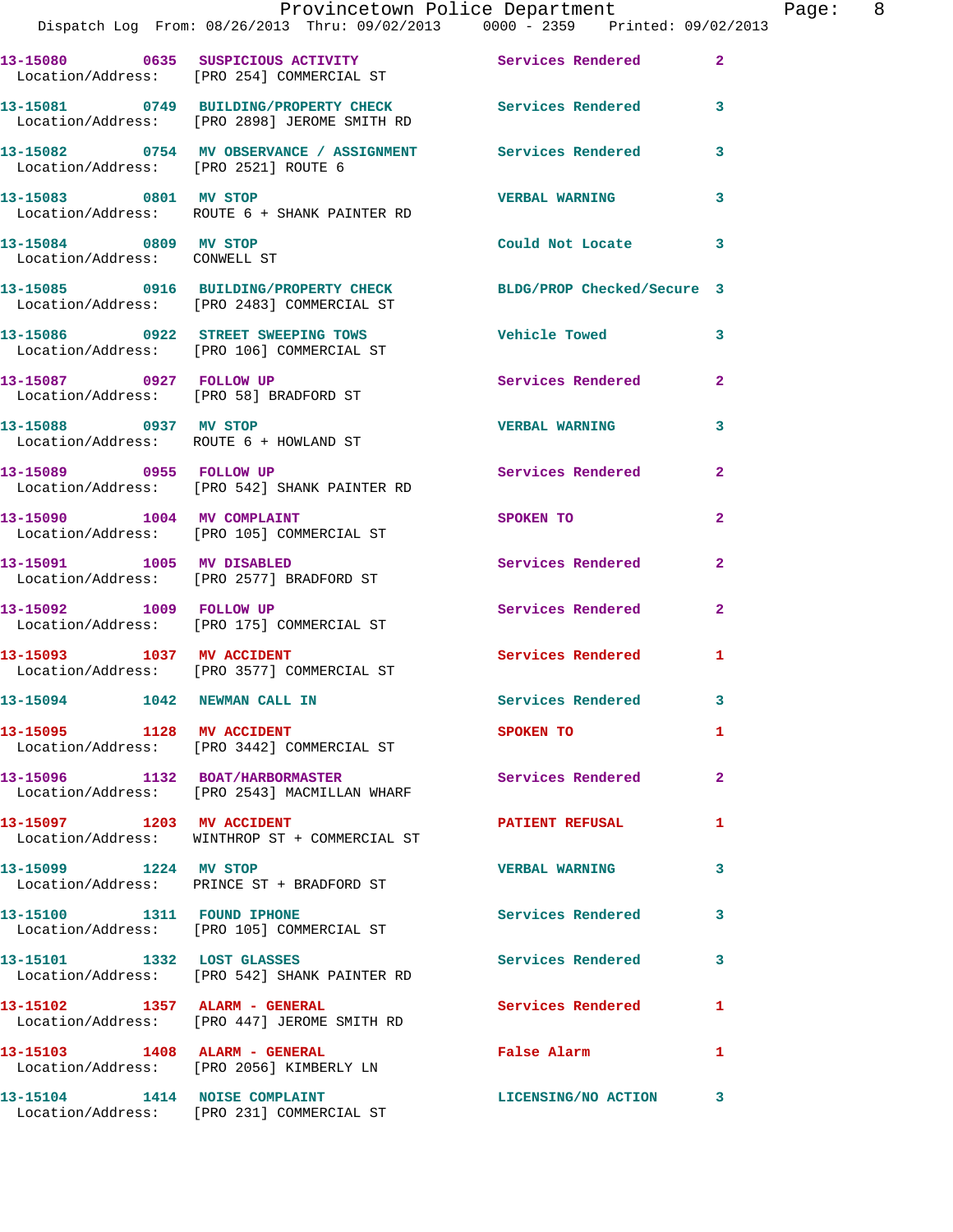|                                                                | Dispatch Log From: 08/26/2013 Thru: 09/02/2013 0000 - 2359 Printed: 09/02/2013                                   | Provincetown Police Department                                                                                                                                                                                                 |                | Page: 9 |  |
|----------------------------------------------------------------|------------------------------------------------------------------------------------------------------------------|--------------------------------------------------------------------------------------------------------------------------------------------------------------------------------------------------------------------------------|----------------|---------|--|
|                                                                | 13-15105 1520 MV OBSERVANCE / ASSIGNMENT Services Rendered 3<br>Location/Address: BRADFORD ST + HOWLAND ST       |                                                                                                                                                                                                                                |                |         |  |
| 13-15107 1609 MV STOP<br>Location/Address: BRADFORD ST         |                                                                                                                  | <b>VERBAL WARNING</b> 3                                                                                                                                                                                                        |                |         |  |
|                                                                | 13-15108   1613   DISTURBANCE<br>Location/Address: [PRO 756] BRADFORD ST                                         | SPOKEN TO                                                                                                                                                                                                                      | 1              |         |  |
|                                                                | 13-15109 1623 PARK, WALK & TALK 1988 Services Rendered<br>Location/Address: [PRO 525] COMMERCIAL ST              |                                                                                                                                                                                                                                | $\mathbf{2}$   |         |  |
|                                                                | 13-15110 1652 LOOSE DOG<br>Location/Address: NICKERSON ST + BRADFORD ST                                          | Services Rendered                                                                                                                                                                                                              | $\mathbf{2}$   |         |  |
|                                                                | 13-15111 1705 FOUND MA LICENSE<br>Location/Address: [PRO 542] SHANK PAINTER RD                                   | No Action Required 3                                                                                                                                                                                                           |                |         |  |
|                                                                | 13-15112 1714 BUILDING/PROPERTY CHECK Services Rendered 3<br>Location/Address: [PRO 2206] COMMERCIAL ST          |                                                                                                                                                                                                                                |                |         |  |
|                                                                | 13-15113 1721 INJURED FOX<br>Location/Address: [PRO 75] CAPTAIN BERTIE RD                                        | <b>GONE ON ARRIVAL</b>                                                                                                                                                                                                         | $\overline{2}$ |         |  |
|                                                                | 13-15114 1731 911 GENERAL<br>Location/Address: [PRO 106] COMMERCIAL ST                                           | No Action Required 1                                                                                                                                                                                                           |                |         |  |
|                                                                | 13-15115 1741 PARK, WALK & TALK 1998 Services Rendered<br>Location/Address: [PRO 105] COMMERCIAL ST              |                                                                                                                                                                                                                                | $\overline{2}$ |         |  |
|                                                                | 13-15116 1800 ASSIST CITIZEN<br>Location/Address: [PRO 542] SHANK PAINTER RD                                     | SPOKEN TO AND TO A REAL PROPERTY OF THE SPOKEN OF THE STATE OF THE SPOKEN OF THE SPOKEN OF THE SPOKEN OF THE SPOKEN OF THE SPOKEN OF THE SPOKEN OF THE SPOKEN OF THE SPOKEN OF THE SPOKEN OF THE SPOKEN OF THE SPOKEN OF THE S | $\mathbf{3}$   |         |  |
|                                                                | 13-15117 1804 MEDICAL EMERGENCY/DOT<br>Location/Address: [PRO 440] HARRY KEMP WAY                                | Transported to Hospital 1                                                                                                                                                                                                      |                |         |  |
|                                                                | 13-15118 1820 MV DISABLED<br>Location/Address: [PRO 2479] ROUTE 6                                                | Services Rendered 2                                                                                                                                                                                                            |                |         |  |
|                                                                | 13-15119 1842 BUILDING/PROPERTY CHECK BLDG/PROP Checked/Secure 3<br>Location/Address: [PRO 182] COMMERCIAL ST    |                                                                                                                                                                                                                                |                |         |  |
| Location/Address: [PRO 2513] ROUTE 6                           | 13-15120 1905 MV OBSERVANCE / ASSIGNMENT Services Rendered 3                                                     |                                                                                                                                                                                                                                |                |         |  |
| 13-15121 1926 MV STOP                                          | Location/Address: [PRO 2513] ROUTE 6                                                                             | <b>VERBAL WARNING</b>                                                                                                                                                                                                          | $\mathbf{3}$   |         |  |
|                                                                | 13-15122 1929 BUILDING/PROPERTY CHECK Services Rendered 3<br>Location/Address: [PRO 106] COMMERCIAL ST           |                                                                                                                                                                                                                                |                |         |  |
|                                                                | 13-15123 1933 COMMERCIAL BURG<br>Location/Address: [PRO 440] HARRY KEMP WAY                                      | <b>False Alarm</b>                                                                                                                                                                                                             | 1              |         |  |
|                                                                | 13-15124 1955 BUILDING/PROPERTY CHECK BLDG/PROP Checked/Secure 3<br>Location/Address: [PRO 2539] RYDER ST        |                                                                                                                                                                                                                                |                |         |  |
|                                                                | 13-15126 2048 MEDICAL EMERGENCY<br>Location/Address: [PRO 165] COMMERCIAL ST                                     | PATIENT REFUSAL 1                                                                                                                                                                                                              |                |         |  |
|                                                                | 13-15127 2053 BUILDING/PROPERTY CHECK BLDG/PROP Checked/Secure 3<br>Location/Address: [PRO 1778] SHANKPAINTER RD |                                                                                                                                                                                                                                |                |         |  |
| 13-15128 2105 MV STOP<br>Location/Address: [PRO 2518] ROUTE 6  |                                                                                                                  | <b>VERBAL WARNING</b>                                                                                                                                                                                                          | 3              |         |  |
| 13-15129 2143 NOISE COMPLAINT<br>Location/Address: BRADFORD ST |                                                                                                                  | Services Rendered 3                                                                                                                                                                                                            |                |         |  |
|                                                                | 13-15130 2212 BUILDING/PROPERTY CHECK BLDG/PROP Checked/Secure 3<br>Location/Address: [PRO 175] COMMERCIAL ST    |                                                                                                                                                                                                                                |                |         |  |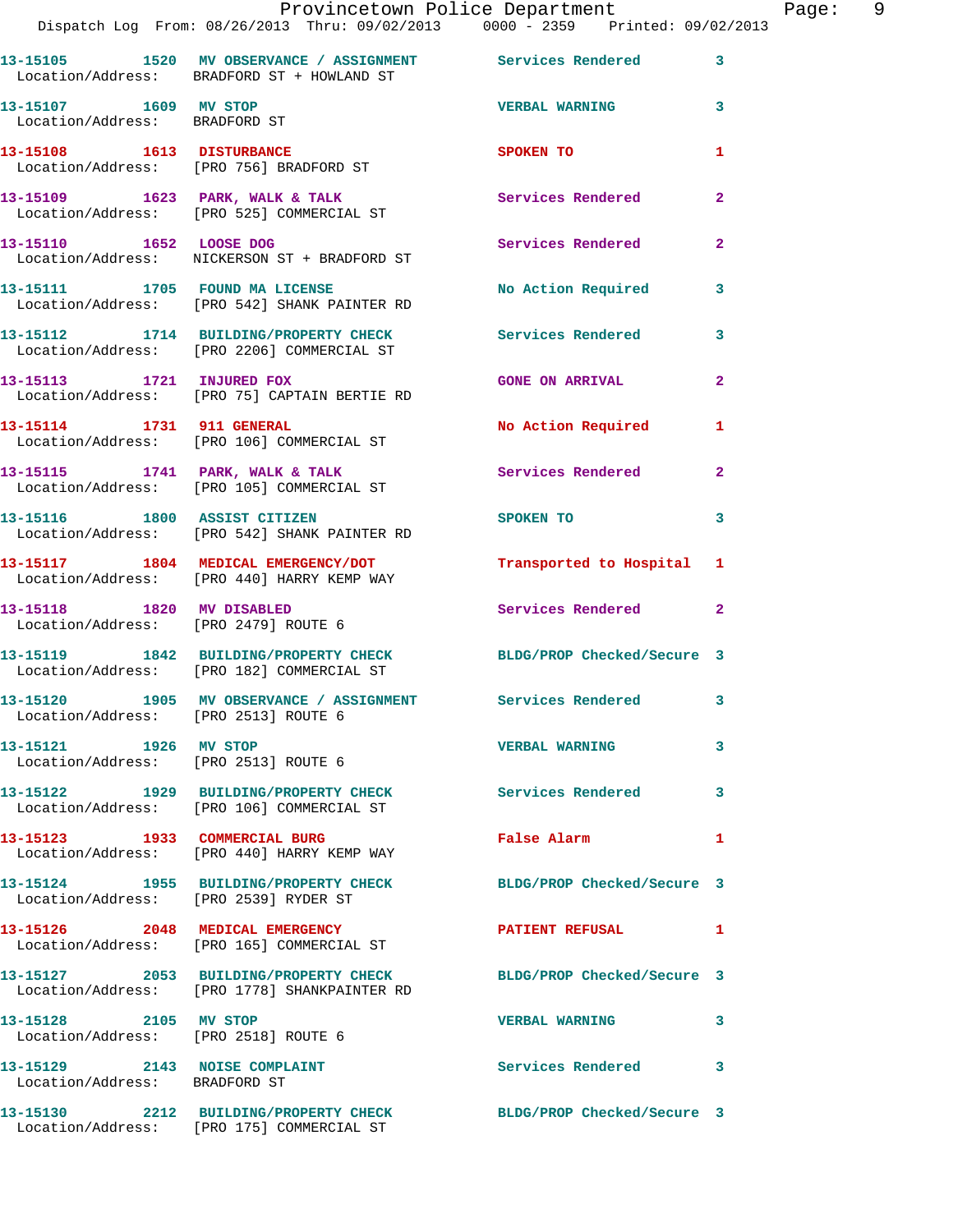|                                      | Provincetown Police Department Page: 10<br>Dispatch Log From: 08/26/2013 Thru: 09/02/2013 0000 - 2359 Printed: 09/02/2013 |                                                                                                                |              |    |  |
|--------------------------------------|---------------------------------------------------------------------------------------------------------------------------|----------------------------------------------------------------------------------------------------------------|--------------|----|--|
|                                      | 13-15131 2216 PARK, WALK & TALK 2 Services Rendered 2<br>Location/Address: [PRO 516] RACE POINT RD                        |                                                                                                                |              |    |  |
|                                      | 13-15132 2241 EVALUATION Transported to Hospital 1<br>Location/Address: [PRO 191] COMMERCIAL ST                           |                                                                                                                |              |    |  |
| Location/Address: HIGH POLE HILL     | 13-15134 2305 MV OBSERVANCE / ASSIGNMENT Services Rendered 3                                                              |                                                                                                                |              |    |  |
|                                      | 13-15135 2323 BUILDING/PROPERTY CHECK BLDG/PROP Checked/Secure 3<br>Location/Address: [PRO 530] SHANKPAINTER RD           |                                                                                                                |              |    |  |
|                                      | 13-15136 2325 BUILDING/PROPERTY CHECK BLDG/PROP Checked/Secure 3<br>Location/Address: [PRO 1778] SHANKPAINTER RD          |                                                                                                                |              |    |  |
| Location/Address: [PRO 571] ALDEN ST | 13-15137 2328 BUILDING/PROPERTY CHECK BLDG/PROP Checked/Secure 3                                                          |                                                                                                                |              |    |  |
|                                      | 13-15138 2336 MV OBSERVANCE / ASSIGNMENT Services Rendered 3<br>Location/Address: [PRO 2818] CONWELL ST                   |                                                                                                                |              |    |  |
|                                      | 13-15139 2341 NOISE COMPLAINT<br>Location/Address: [PRO 3194] COMMERCIAL ST                                               | SPOKEN TO AND TO A RESIDENCE OF A RESIDENCE OF A RESIDENCE OF A RESIDENCE OF A RESIDENCE OF A RESIDENCE OF A R | 3            |    |  |
|                                      | 13-15140 2347 MV OBSERVANCE / ASSIGNMENT Services Rendered 3<br>Location/Address: CAPTAIN BERTIE RD + SHANK PAINTER RD    |                                                                                                                |              |    |  |
| For Date: $08/30/2013$ - Friday      |                                                                                                                           |                                                                                                                |              |    |  |
|                                      | 13-15141 0013 MV STOP<br>Location/Address: [PRO 2479] ROUTE 6                                                             | <b>VERBAL WARNING</b>                                                                                          | 3            |    |  |
|                                      | 13-15142 0018 MV OBSERVANCE / ASSIGNMENT Services Rendered 3<br>Location/Address: RYDER ST + BRADFORD ST                  |                                                                                                                |              |    |  |
| 13-15143 0022 MV STOP                | Location/Address: BRADFORD ST + JOHNSON ST                                                                                | <b>VERBAL WARNING</b>                                                                                          | 3            |    |  |
|                                      | 13-15144 0034 MV STOP<br>Location/Address: BRADFORD ST + WASHINGTON AVE                                                   | <b>VERBAL WARNING</b>                                                                                          | 3            |    |  |
| 13-15145 0044 MV STOP                | Location/Address: CONWELL ST + BRADFORD ST                                                                                | <b>VERBAL WARNING</b>                                                                                          | 3            |    |  |
| Location/Address: RYDER ST           | 13-15146 0055 PARK, WALK & TALK 1988 Services Rendered 2                                                                  |                                                                                                                |              |    |  |
| Location/Address: RYDER ST           | 13-15147 0056 PARK, WALK & TALK 3 Services Rendered 2                                                                     |                                                                                                                |              |    |  |
|                                      | 13-15148 0056 PARK, WALK & TALK<br>Location/Address: RYDER ST + COMMERCIAL ST                                             | Services Rendered                                                                                              | $\mathbf{2}$ |    |  |
| 13-15149 0107 LOBBY TRAFFIC          | Location/Address: [PRO 542] SHANK PAINTER RD                                                                              | Services Rendered 2                                                                                            |              | 35 |  |
|                                      | 13-15150 0111 BUILDING/PROPERTY CHECK BLDG/PROP Checked/Secure 3<br>Location/Address: [PRO 2494] BRADFORD ST              |                                                                                                                |              |    |  |
|                                      | 13-15151 0138 BUILDING/PROPERTY CHECK BLDG/PROP Checked/Secure 3<br>Location/Address: [PRO 519] RACE POINT RD             |                                                                                                                |              |    |  |
| 13-15152 0140 COMPLAINT              | Location/Address: [PRO 406] CONANT ST                                                                                     | Services Rendered 3                                                                                            |              |    |  |
|                                      | 13-15153 0216 BUILDING/PROPERTY CHECK BLDG/PROP Checked/Secure 3<br>Location/Address: [PRO 3318] CEMETERY RD              |                                                                                                                |              |    |  |
|                                      | 13-15154      0219   BUILDING/PROPERTY CHECK        BLDG/PROP Checked/Secure 3                                            |                                                                                                                |              |    |  |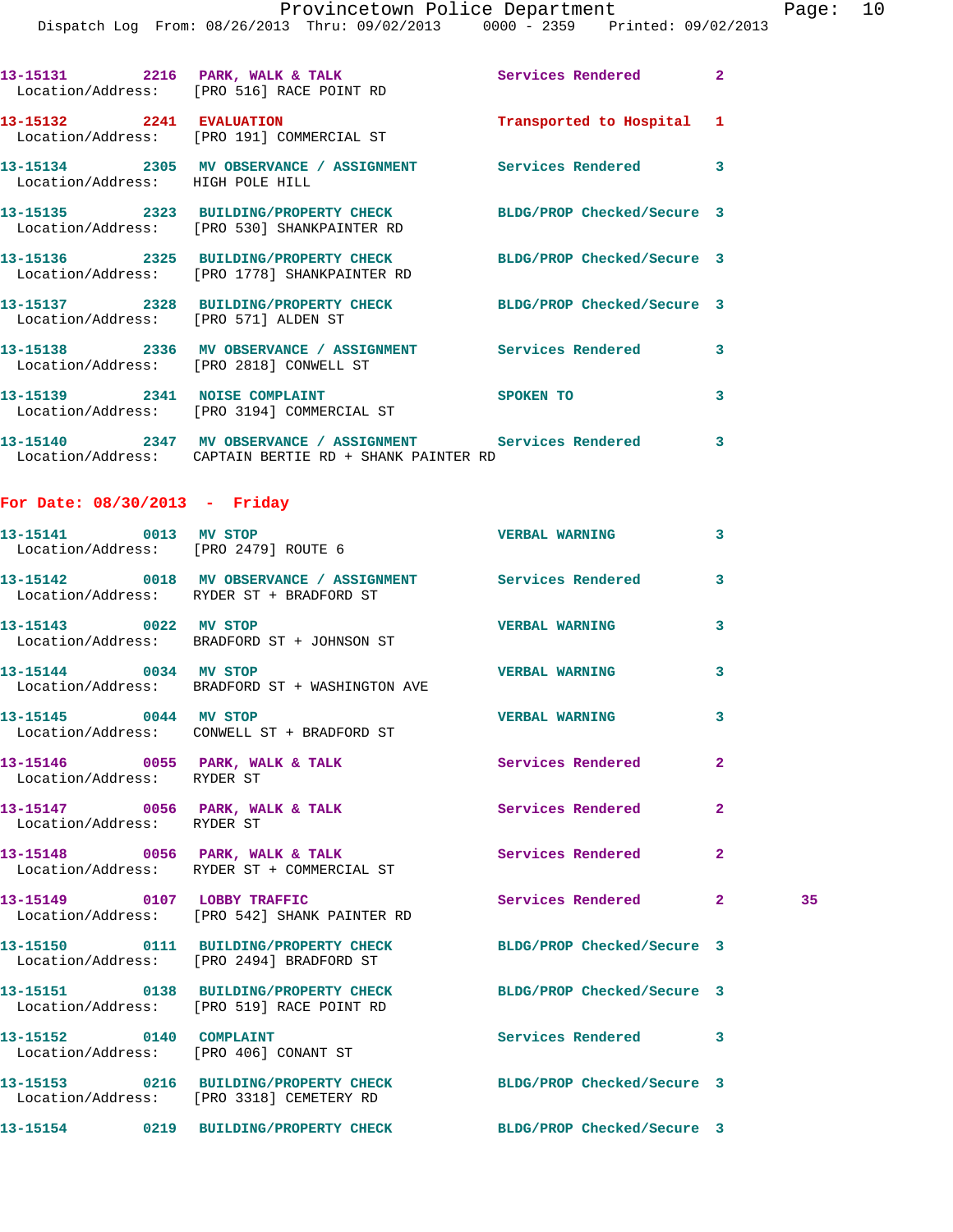|                                                           | Provincetown Police Department<br>Dispatch Log From: 08/26/2013 Thru: 09/02/2013 0000 - 2359 Printed: 09/02/2013 |                            |              |
|-----------------------------------------------------------|------------------------------------------------------------------------------------------------------------------|----------------------------|--------------|
| Location/Address: [PRO 414] CONWELL ST                    |                                                                                                                  |                            |              |
| 13-15155 0219 MV STOP                                     | Location/Address: CONWELL ST + BRADFORD ST                                                                       | <b>VERBAL WARNING</b>      | 3            |
|                                                           | 13-15156 0227 BUILDING/PROPERTY CHECK<br>Location/Address: [PRO 516] RACE POINT RD                               | BLDG/PROP Checked/Secure 3 |              |
| Location/Address: [PRO 569] WINSLOW ST                    | 13-15157 0235 BUILDING/PROPERTY CHECK                                                                            | BLDG/PROP Checked/Secure 3 |              |
|                                                           | 13-15158 0340 BUILDING/PROPERTY CHECK<br>Location/Address: [PRO 3030] TIN PAN ALLEY RD                           | BLDG/PROP Checked/Secure 3 |              |
| Location/Address: [PRO 3287] ROUTE 6                      | 13-15160 0435 BUILDING/PROPERTY CHECK                                                                            | BLDG/PROP Checked/Secure 3 |              |
|                                                           | 13-15161 0531 BUILDING/PROPERTY CHECK<br>Location/Address: [PRO 3163] WINTHROP ST                                | BLDG/PROP Checked/Secure 3 |              |
| Location/Address: [PRO 444] HIGH POLE                     | 13-15162 0538 BUILDING/PROPERTY CHECK                                                                            | BLDG/PROP Checked/Secure 3 |              |
|                                                           | Location/Address: BRADFORD ST + RYDER ST                                                                         |                            | 3            |
|                                                           | 13-15164 0547 VERBAL 89/9<br>Location/Address: STANDISH ST + BRADFORD ST                                         | <b>VERBAL WARNING</b>      | 3            |
|                                                           | 13-15165 0551 BUILDING/PROPERTY CHECK<br>Location/Address: [PRO 2577] BRADFORD ST                                | BLDG/PROP Checked/Secure 3 |              |
|                                                           | 13-15166 0555 MV OBSERVANCE / ASSIGNMENT<br>Location/Address: HOWLAND ST + BRADFORD ST                           | Services Rendered          | 3            |
| 13-15167 0557 WATER LEAK                                  | Location/Address: [PRO 3657] CONANT ST                                                                           | Services Rendered          | 3            |
|                                                           | 13-15168 0709 ASSIST NPS<br>Location/Address: [PRO 2540] RACE POINT RD                                           | Services Rendered          | 3            |
| 13-15169 0738 PSYCH EVALUATION                            | Location/Address: [PRO 516] RACE POINT RD                                                                        | Transported to Hospital 1  |              |
| 13-15170 0750 LOST PURSE                                  | Location/Address: [PRO 105] COMMERCIAL ST                                                                        | <b>Services Rendered</b>   | 3            |
| 13-15171 0925 ALARM - GENERAL                             | Location/Address: [PRO 3105] COMMERCIAL ST                                                                       | Services Rendered          | 1            |
| 13-15172 0933 MV HIT & RUN<br>Refer To Accident: 13-60-AC | Location/Address: [PRO 2898] JEROME SMITH RD                                                                     | <b>Services Rendered</b>   | $\mathbf{2}$ |
| 13-15173 1027 LOST DOG/RETURNED                           | Location/Address: [PRO 2490] PROVINCELANDS RD                                                                    | Services Rendered          | $\mathbf{2}$ |
|                                                           | 13-15174 1120 MEDICAL EMERGENCY<br>Location/Address: [PRO 2543] MACMILLAN WHARF                                  | <b>PATIENT REFUSAL</b>     | 1            |
| 13-15175 1147 BOAT/HARBORMASTER                           | Location/Address: [PRO 2543] MACMILLAN WHARF                                                                     | Services Rendered          | $\mathbf{2}$ |
|                                                           | Location/Address: [PRO 217] COMMERCIAL ST                                                                        | Services Rendered          | 2            |
| 13-15177 1206 BIKE GENERAL                                | Location/Address: [PRO 3405] COMMERCIAL ST                                                                       | Services Rendered          | 2            |
| 13-15179 1242 COMPLAINT<br>Location/Address: CONWELL ST   |                                                                                                                  | <b>Services Rendered</b>   | 3            |

Page: 11<br>013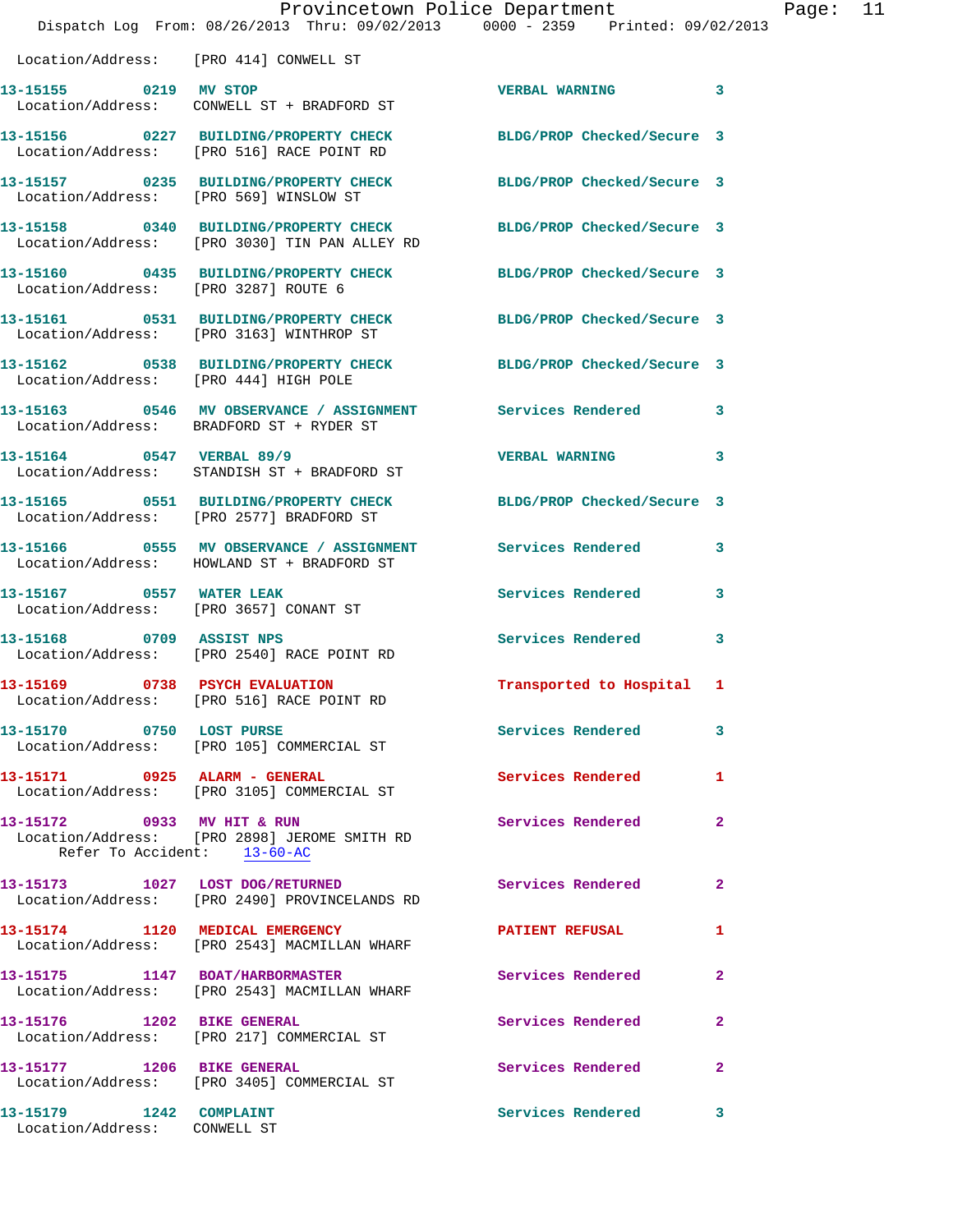| 13-15180 1300 MV STOP                       | Location/Address: BRADFORD ST + RYDER ST                                                                  | Citation/Warning Issued 3  |              |
|---------------------------------------------|-----------------------------------------------------------------------------------------------------------|----------------------------|--------------|
| 13-15181 1307 MEDICAL EMERGENCY             | Location/Address: [PRO 59] BRADFORD ST                                                                    | Transported to Hospital 1  |              |
|                                             | 13-15182 1313 MEDICAL EMERGENCY<br>Location/Address: [PRO 285] COMMERCIAL ST                              | <b>PATIENT REFUSAL</b>     | 1            |
| 13-15183 1318 ANIMAL CALL                   | Location/Address: [PRO 516] RACE POINT RD                                                                 | Services Rendered          | $\mathbf{2}$ |
|                                             | 13-15184 1327 WATER DEPT CALL OUT<br>Location/Address: [PRO 2942] COMMERCIAL ST                           | <b>Services Rendered</b>   | 3            |
|                                             | 13-15186 1335 MEDICAL EMERGENCY<br>Location/Address: [PRO 2490] PROVINCELANDS RD                          | Services Rendered          | 1.           |
|                                             | 13-15187 1336 LOST IPHONE/LOCATED<br>Location/Address: [PRO 542] SHANK PAINTER RD                         | Services Rendered          | 3            |
| 13-15188 1344 MV STOP                       | Location/Address: [PRO 63] BRADFORD ST EXT                                                                | <b>VERBAL WARNING</b>      | 3            |
| 13-15189 1357 LOST WALLET                   | Location/Address: [PRO 542] SHANK PAINTER RD                                                              | <b>Services Rendered</b>   | 3            |
|                                             | 13-15190 1403 FOUND CHECK/CLAIMED<br>Location/Address: [PRO 542] SHANK PAINTER RD                         | Services Rendered          | 3            |
|                                             | 13-15192 1532 PARK, WALK & TALK<br>Location: [PRO 2020] CENTER ROAM                                       | <b>Services Rendered</b>   | $\mathbf{2}$ |
| 13-15193 1557 MV STOP                       | Location/Address: [PRO 105] COMMERCIAL ST                                                                 | <b>VERBAL WARNING</b>      | 3            |
|                                             | 13-15194 1558 MV OBSERVANCE / ASSIGNMENT Services Rendered<br>Location/Address: [PRO 2206] COMMERCIAL ST  |                            | 3            |
| 13-15195 1603 MV STOP                       | Location/Address: [PRO 74] BRADFORD ST EXT                                                                | <b>VERBAL WARNING</b>      | 3            |
| 13-15196 1607 911 OPEN LINE                 | Location/Address: [PRO 1302] BREWSTER ST                                                                  | <b>Services Rendered</b> 1 |              |
| 13-15197<br>Location/Address: COMMERCIAL ST | 1615 LOST I PHONE RED COVER Services Rendered                                                             |                            | $\mathbf{3}$ |
|                                             | 13-15198 1625 BUILDING/PROPERTY CHECK<br>Location/Address: [PRO 440] HARRY KEMP WAY                       | BLDG/PROP Checked/Secure 3 |              |
| 13-15199 1636 MEDICAL EMERGENCY             | Location/Address: [PRO 2490] PROVINCELANDS RD                                                             | Services Rendered          | $\mathbf{1}$ |
| 13-15201 1706 PARK, WALK & TALK             | Location/Address: [PRO 175] COMMERCIAL ST                                                                 | <b>Services Rendered</b>   | $\mathbf{2}$ |
| 13-15202 1715 COMPLAINT                     | Location/Address: [PRO 3207] COMMERCIAL ST                                                                | <b>Services Rendered</b>   | 3            |
|                                             | 13-15204 1751 BUILDING/PROPERTY CHECK<br>Location/Address: [PRO 182] COMMERCIAL ST                        | BLDG/PROP Checked/Secure 3 |              |
|                                             | 13-15205 1752 PARK, WALK & TALK<br>Location/Address: [PRO 142] COMMERCIAL ST                              | Services Rendered          | $\mathbf{2}$ |
|                                             | 13-15206 1759 MV OBSERVANCE / ASSIGNMENT No Action Required<br>Location/Address: [PRO 440] HARRY KEMP WAY |                            | 3            |
| 13-15207 1805 TRAFFIC CONTROL               |                                                                                                           | Services Rendered          | 3            |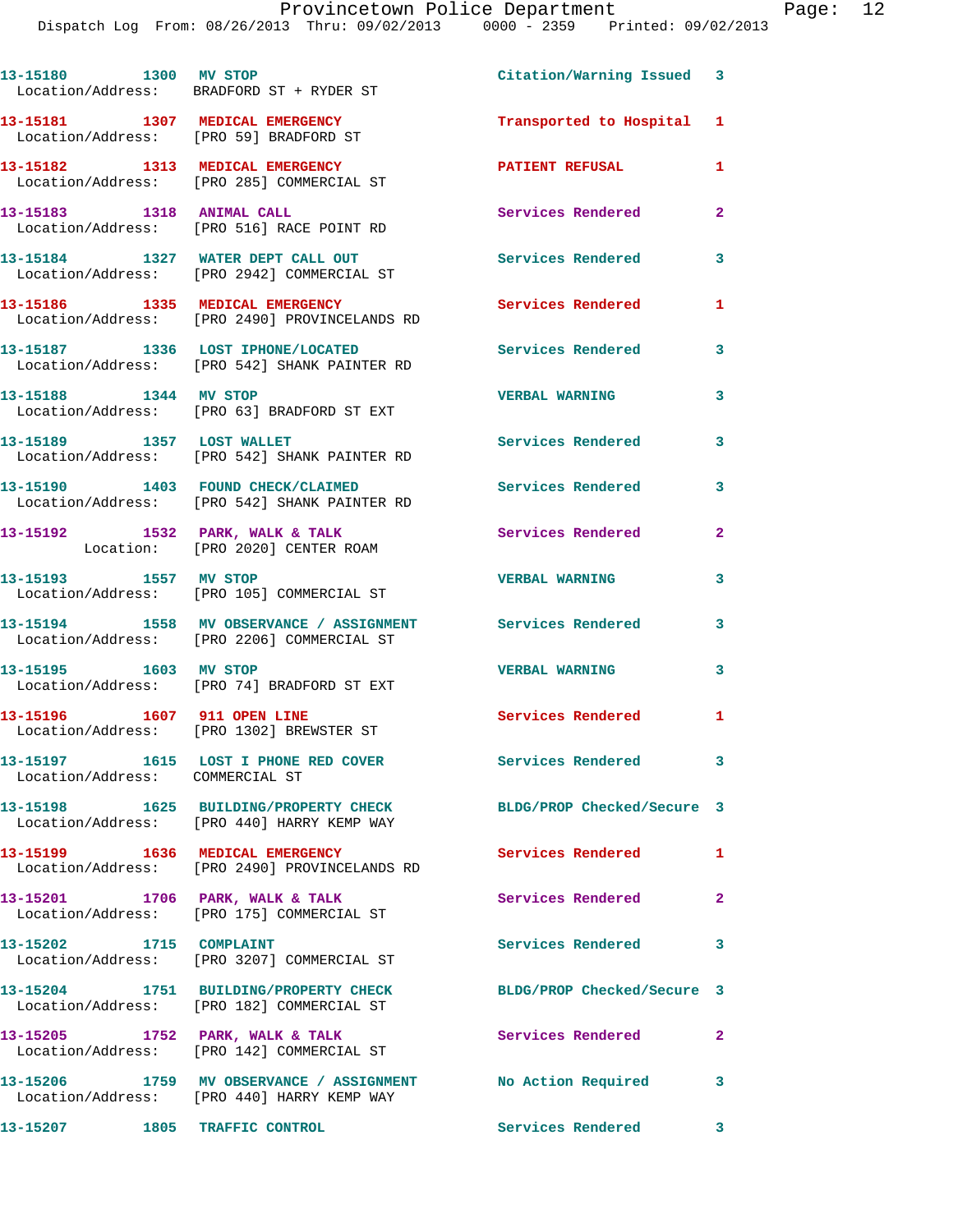|                                                               | Dispatch Log From: 08/26/2013 Thru: 09/02/2013 0000 - 2359 Printed: 09/02/2013                                | Provincetown Police Department | Page: 13                |
|---------------------------------------------------------------|---------------------------------------------------------------------------------------------------------------|--------------------------------|-------------------------|
|                                                               | Location/Address: CEMETERY RD + STANDISH AVE                                                                  |                                |                         |
| 13-15208 1806 COMPLAINT                                       | Location/Address: FRANKLIN ST + COMMERCIAL ST                                                                 | SPOKEN TO                      | 3                       |
| 13-15209 1915 MV STOP<br>Location/Address: [PRO 2513] ROUTE 6 |                                                                                                               | <b>VERBAL WARNING</b>          | 3                       |
|                                                               | 13-15210 1933 FOUND PURSE<br>Location/Address: [PRO 542] SHANK PAINTER RD                                     | <b>Services Rendered</b>       | $\overline{\mathbf{3}}$ |
|                                                               | 13-15211 1938 BUILDING/PROPERTY CHECK BLDG/PROP Checked/Secure 3<br>Location/Address: [PRO 106] COMMERCIAL ST |                                |                         |
|                                                               | 13-15212 2003 MEDICAL EMERGENCY<br>Location/Address: [PRO 542] SHANK PAINTER RD                               | <b>Services Rendered</b> 1     |                         |
|                                                               | 13-15213 2019 ALARM - GENERAL<br>Location/Address: [PRO 1446] WINSLOW ST                                      | Services Rendered              | 1                       |
| 13-15214 2039 MV STOP                                         | Location/Address: [PRO 57] BRADFORD ST                                                                        | VERBAL WARNING 3               |                         |
|                                                               | 13-15215 2041 BUILDING/PROPERTY CHECK BLDG/PROP Checked/Secure 3<br>Location/Address: [PRO 306] COMMERCIAL ST |                                |                         |
| Location/Address: [PRO 3287] ROUTE 6                          | 13-15216 2048 BUILDING/PROPERTY CHECK BLDG/PROP Checked/Secure 3                                              |                                |                         |
| 13-15217 2052 MV STOP<br>Location/Address: SNAIL RD           |                                                                                                               | <b>VERBAL WARNING</b>          | 3                       |
|                                                               | 13-15218 2104 BUILDING/PROPERTY CHECK<br>Location/Address: [PRO 1778] SHANKPAINTER RD                         | BLDG/PROP Checked/Secure 3     |                         |
|                                                               | 13-15220 2137 MEDICAL EMERGENCY<br>Location/Address: [PRO 2274] COMMERCIAL ST                                 | Transported to Hospital 1      |                         |
|                                                               | 13-15221 2145 BUILDING/PROPERTY CHECK<br>Location/Address: [PRO 1638] COMMERCIAL ST                           | BLDG/PROP Checked/Secure 3     |                         |
| Location/Address:                                             | 13-15222 2150 COMPLAINT - STREET PERFORMERS Services Rendered 3<br>[PRO 3392] COMMERCIAL ST                   |                                |                         |
|                                                               | 13-15223 2243 FOUND SWEATSHIRT/MUG<br>Location/Address: [PRO 542] SHANK PAINTER RD                            | <b>Services Rendered</b>       | 3                       |
| 13-15224 2249 HAZARDS<br>Location/Address: ROUTE 6            |                                                                                                               | <b>Services Rendered</b>       | $\mathbf{2}$            |
| 13-15226 2321 MV ACCIDENT                                     | Location/Address: [PRO 357] COMMERCIAL ST                                                                     | <b>Services Rendered</b>       | 1                       |
| Location/Address: RACE RD                                     | 13-15227 2327 NOISE COMPLAINT                                                                                 | <b>Services Rendered</b>       | 3                       |
| 13-15228 2330 LOST CASH                                       | Location/Address: [PRO 2543] MACMILLAN WHARF                                                                  | No Action Required             | 3                       |
|                                                               | 13-15232 2334 LOST/FOUND WALLET<br>Location/Address: [PRO 526] RYDER ST EXT                                   | No Action Required             | 3                       |
|                                                               | 13-15229 2349 MEDICAL EMERGENCY<br>Location/Address: [PRO 197] COMMERCIAL ST                                  | <b>No Action Required</b>      | 1                       |
|                                                               |                                                                                                               |                                |                         |

## **For Date: 08/31/2013 - Saturday**

| 13-15230          | 0007 BUILDING/PROPERTY CHECK | BLDG/PROP Checked/Secure 3 |  |
|-------------------|------------------------------|----------------------------|--|
| Location/Address: | [PRO 1778] SHANKPAINTER RD   |                            |  |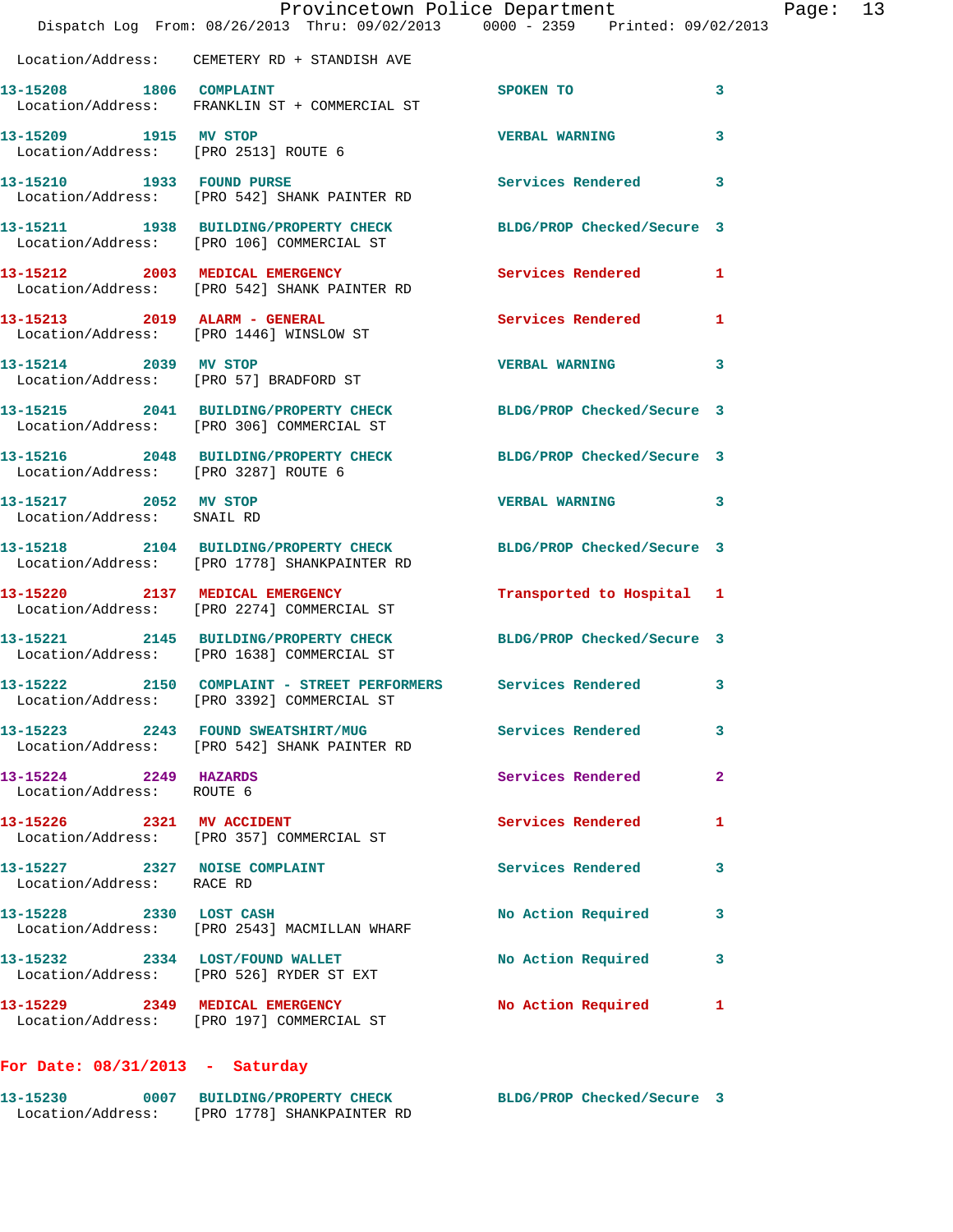|                                                         |                                                                                                       | Provincetown Police Department<br>Dispatch Log From: 08/26/2013 Thru: 09/02/2013 0000 - 2359 Printed: 09/02/2013    | Page: 14 |
|---------------------------------------------------------|-------------------------------------------------------------------------------------------------------|---------------------------------------------------------------------------------------------------------------------|----------|
|                                                         | Location/Address: RYDER ST + BRADFORD ST                                                              | 13-15231 0010 MV OBSERVANCE / ASSIGNMENT Services Rendered 3                                                        |          |
|                                                         | Location/Address: [PRO 2543] MACMILLAN WHARF                                                          | 13-15233 0013 BUILDING/PROPERTY CHECK BLDG/PROP Checked/Secure 3                                                    |          |
|                                                         | 13-15234 0017 MEDICAL EMERGENCY<br>Location/Address: [PRO 542] SHANK PAINTER RD                       | Transported to Hospital 1                                                                                           |          |
| 13-15235 0021 MV STOP                                   | Location/Address: CONWELL ST + BRADFORD ST                                                            | <b>VERBAL WARNING</b><br>3                                                                                          |          |
| 13-15236 0022 MV STOP                                   | Location/Address: CENTER ST + BRADFORD ST                                                             | $\mathbf{3}$<br><b>VERBAL WARNING</b>                                                                               |          |
|                                                         | 13-15237 0043 MEDICAL EMERGENCY<br>Location/Address: [PRO 3596] COMMERCIAL ST                         | Transported to Hospital 1                                                                                           |          |
|                                                         | 13-15238 0101 ANIMAL CALL<br>Location/Address: [PRO 1538] COMMERCIAL ST                               | $\overline{2}$<br><b>GONE ON ARRIVAL</b>                                                                            |          |
|                                                         | 13-15241 0113 HAZARDS<br>Location/Address: [PRO 3231] BRADFORD ST                                     | No Action Required 2                                                                                                | 1        |
| 13-15242 0123 MV STOP<br>Location/Address: RYDER ST EXT |                                                                                                       | SPOKEN TO THE STATE OF THE STATE OF THE STATE OF THE STATE OF THE STATE OF THE STATE OF THE STATE OF THE STATE<br>3 |          |
|                                                         | 13-15244 0210 MV STOP<br>Location/Address: BRADFORD ST + JOHNSON ST                                   | <b>VERBAL WARNING</b><br>$\mathbf{3}$                                                                               |          |
|                                                         | Location/Address: [PRO 3163] WINTHROP ST                                                              | 13-15245 0221 BUILDING/PROPERTY CHECK BLDG/PROP Checked/Secure 3                                                    |          |
|                                                         |                                                                                                       | 13-15246 0246 BUILDING/PROPERTY CHECK BLDG/PROP Checked/Secure 3<br>Location/Address: [PRO 516] RACE POINT RD       |          |
|                                                         |                                                                                                       | 13-15247 0414 BUILDING/PROPERTY CHECK BLDG/PROP Checked/Secure 3<br>Location/Address: [PRO 3287] ROUTE 6            |          |
|                                                         | Location/Address: [PRO 2898] JEROME SMITH RD                                                          | 13-15248 0510 BUILDING/PROPERTY CHECK BLDG/PROP Checked/Secure 3                                                    |          |
|                                                         | 13-15249 0511 BUILDING/PROPERTY CHECK<br>Location/Address: [PRO 545] SHANKPAINTER RD                  | BLDG/PROP Checked/Secure 3                                                                                          |          |
|                                                         | Location/Address: [PRO 1646] WINSLOW ST                                                               | 13-15250 0513 BUILDING/PROPERTY CHECK BLDG/PROP Checked/Secure 3                                                    |          |
|                                                         | 13-15251 0514 LOBBY TRAFFIC<br>Location/Address: [PRO 542] SHANK PAINTER RD                           | Services Rendered 2                                                                                                 | 33       |
|                                                         | 13-15252 0536 MV OBSERVANCE / ASSIGNMENT Services Rendered<br>Location/Address: [PRO 2818] CONWELL ST | $\mathbf{3}$                                                                                                        |          |
| 13-15253 0556 COMPLAINT                                 | Location/Address: [PRO 43] BRADFORD ST                                                                | SPOKEN TO<br>3                                                                                                      |          |
|                                                         | Location/Address: [PRO 519] RACE POINT RD                                                             | 13-15254 0615 BUILDING/PROPERTY CHECK BLDG/PROP Checked/Secure 3                                                    |          |
|                                                         | 13-15255 0656 FOUND IPHONE/CLAIMED<br>Location/Address: COURT ST + COMMERCIAL ST                      | No Action Required 3                                                                                                |          |
|                                                         | 13-15256 0752 LOOSE DOG/RETURNED<br>Location/Address: [PRO 175] COMMERCIAL ST                         | No Action Required<br>$\mathbf{2}$                                                                                  |          |
| 13-15257 0758 HAZARD/NEEDLE                             | Location/Address: [PRO 33] BRADFORD ST                                                                | Services Rendered<br>$\mathbf{2}$                                                                                   |          |
|                                                         |                                                                                                       | 13-15258 0811 MV OBSERVANCE / ASSIGNMENT Services Rendered 3                                                        |          |

Location/Address: [PRO 2521] ROUTE 6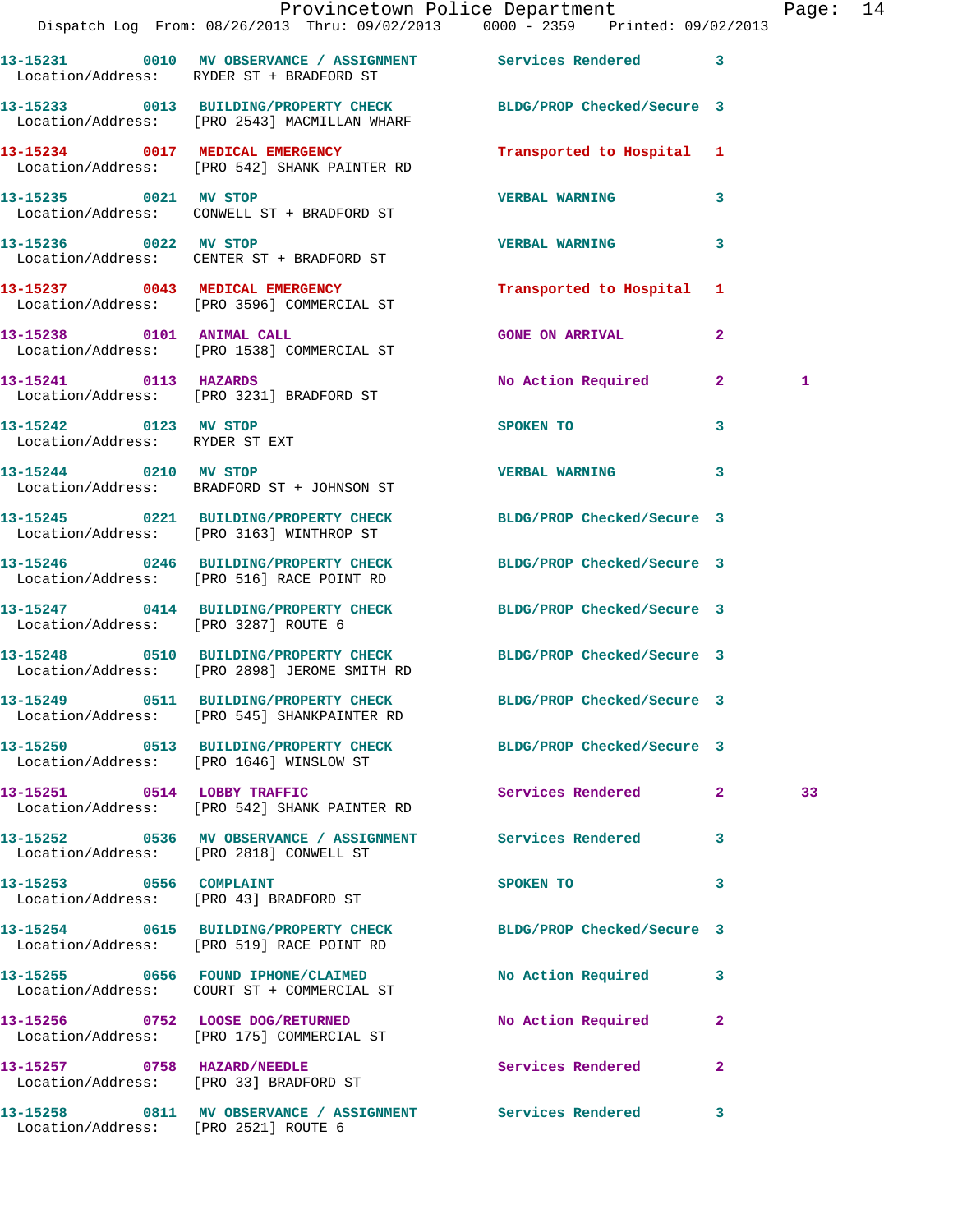Provincetown Police Department Page: 15

Dispatch Log From: 08/26/2013 Thru: 09/02/2013 0000 - 2359 Printed: 09/02/2013

|                                                                   | 13-15259 0832 MV COMPLAINT<br>Location/Address: [PRO 3437] MONTELLO ST                                   | <b>Unfounded</b>          | $\overline{2}$      |
|-------------------------------------------------------------------|----------------------------------------------------------------------------------------------------------|---------------------------|---------------------|
| 13-15260 0836 NO ACTION                                           | Location/Address: [PRO 2818] CONWELL ST                                                                  | No Action Required        | 3                   |
|                                                                   | 13-15261 0901 DISORDERLY<br>Location/Address: [PRO 2251] COMMERCIAL ST                                   | <b>VERBAL WARNING</b>     | $\mathbf{2}$        |
|                                                                   | 13-15262 0915 MV COMPLAINT<br>Location/Address: [PRO 3314] COMMERCIAL ST                                 | Services Rendered         | $\mathbf{2}$        |
| 13-15263 0928 MV DISABLED<br>Location/Address: [PRO 2521] ROUTE 6 |                                                                                                          | Unfounded                 | $\overline{a}$      |
|                                                                   | 13-15264 1016 VERBAL INSPECTION<br>Location/Address: PROVINCE RD + SHANKPAINTER RD                       | <b>VERBAL WARNING</b>     | 3                   |
| 13-15266 1023 MV DISABLED                                         | Location/Address: SHANK PAINTER RD + BRADFORD ST                                                         | <b>GONE ON ARRIVAL</b>    | $\overline{2}$      |
| 13-15267 1051 DISORDERLY                                          | Location/Address: [PRO 3727] COMMERCIAL ST                                                               | Could Not Locate          | $\overline{2}$      |
|                                                                   | 13-15268 1139 MV COMPLAINT<br>Location/Address: [PRO 3523] BRADFORD ST                                   | SPOKEN TO                 | $\overline{2}$      |
| 13-15270 1150 DISORDERLY                                          | Location/Address: [PRO 338] SHANK PAINTER RD                                                             | <b>VERBAL WARNING</b>     | $\overline{a}$      |
|                                                                   | 13-15271 1151 MV COMPLAINT<br>Location/Address: [PRO 3437] MONTELLO ST                                   | Services Rendered         | $\mathbf{2}$        |
| 13-15272 1220 LOOSE DOG                                           | Location/Address: [PRO 1106] BAYBERRY AVE                                                                | Could Not Locate          | $\mathbf{2}^-$<br>1 |
|                                                                   | 13-15273 1230 MISSING PERSON/LOCATED Services Rendered<br>Location/Address: [PRO 3259] MACMILLAN WHARF   |                           | 1                   |
| 13-15274 1338 MV VS BIKER                                         | Location/Address: [PRO 94] BRADFORD ST                                                                   | PATIENT REFUSAL           | 1                   |
|                                                                   | 13-15275 1341 SEIZURES/TRANSPORT<br>Location/Address: [PRO 440] HARRY KEMP WAY                           | Transported to Hospital 1 |                     |
|                                                                   | 13-15277 1430 FOUND PRESCRIPTION<br>Location/Address: [PRO 440] HARRY KEMP WAY                           | <b>Services Rendered</b>  | 3                   |
|                                                                   | 13-15278 1515 LOST WALLET<br>Location/Address: [PRO 542] SHANK PAINTER RD                                | <b>Services Rendered</b>  | 3                   |
|                                                                   | 13-15280 1525 MV OBSERVANCE / ASSIGNMENT Services Rendered<br>Location/Address: BRADFORD ST + HOWLAND ST |                           | 3                   |
| 13-15281 1528 MV STOP                                             | Location/Address: [PRO 3258] BRADFORD ST                                                                 | <b>VERBAL WARNING</b>     | 3                   |
| 13-15282 1531 MV STOP                                             | Location/Address: [PRO 731] BRADFORD ST                                                                  | <b>VERBAL WARNING</b>     | 3                   |
|                                                                   | 13-15283 1535 PARK, WALK & TALK<br>Location/Address: [PRO 525] COMMERCIAL ST                             | Services Rendered         | $\mathbf{2}$        |
| 13-15284 1541 COMPLAINT                                           | Location/Address: [PRO 1953] COMMERCIAL ST                                                               | Services Rendered         | 3                   |
|                                                                   | 13-15285 1608 PARK, WALK & TALK<br>Location/Address: [PRO 105] COMMERCIAL ST                             | Services Rendered         | $\mathbf{2}$        |
|                                                                   | 13-15286 1611 MV OBSERVANCE / ASSIGNMENT Services Rendered 3                                             |                           |                     |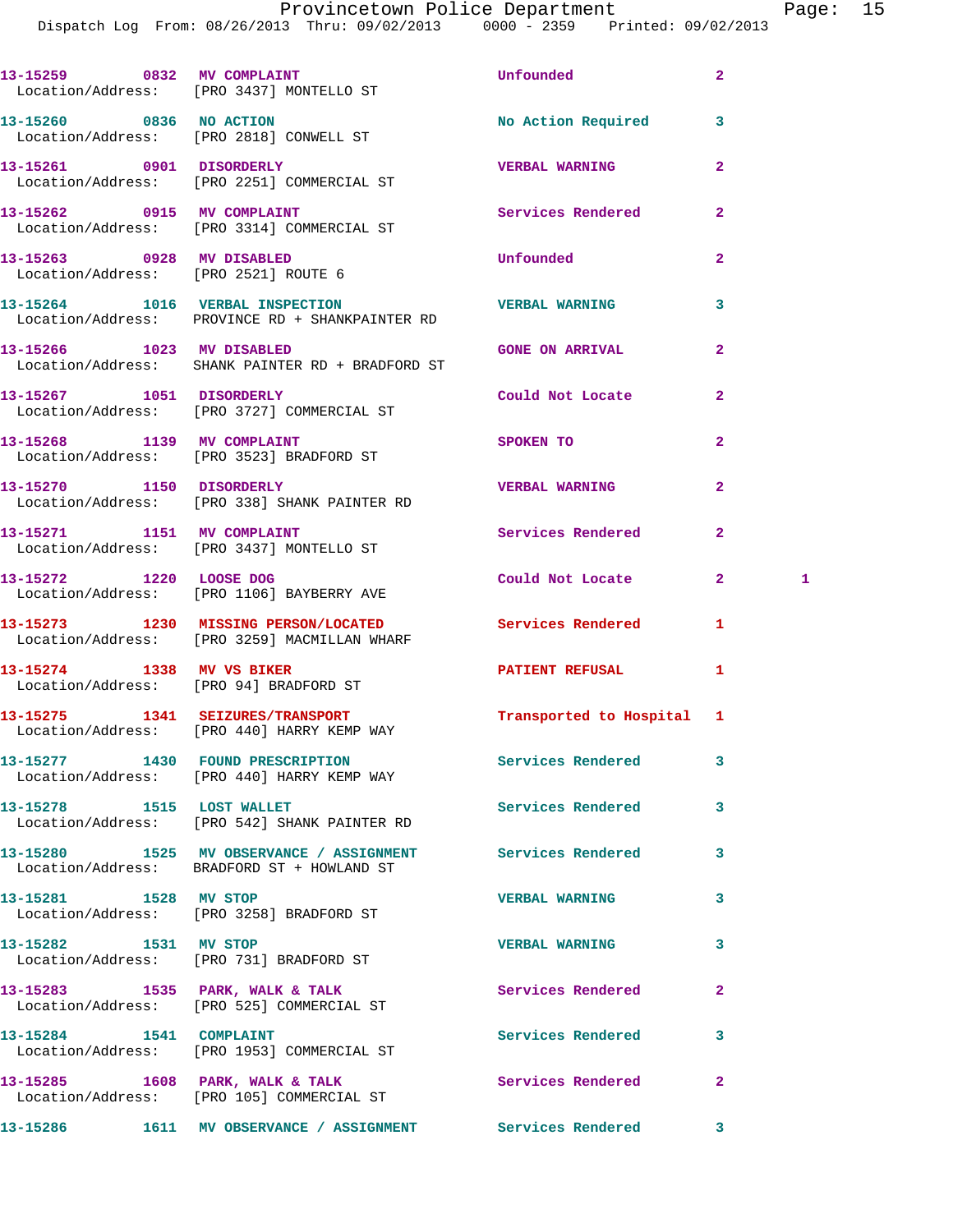|                                                               | Provincetown Police Department<br>Dispatch Log From: 08/26/2013 Thru: 09/02/2013 0000 - 2359 Printed: 09/02/2013 |                            | P              |
|---------------------------------------------------------------|------------------------------------------------------------------------------------------------------------------|----------------------------|----------------|
| Location/Address: [PRO 2513] ROUTE 6                          |                                                                                                                  |                            |                |
| 13-15287 1618 MV STOP<br>Location/Address: [PRO 2521] ROUTE 6 |                                                                                                                  | <b>VERBAL WARNING</b>      | 3              |
| Location/Address: [PRO 3222] ALDEN ST                         | 13-15288 1635 PARK, WALK & TALK                                                                                  | <b>Services Rendered</b>   | $\overline{a}$ |
|                                                               | 13-15289 1649 BUILDING/PROPERTY CHECK BLDG/PROP Checked/Secure 3<br>Location/Address: [PRO 2483] COMMERCIAL ST   |                            |                |
| 13-15290 1700 MV STOP                                         | Location/Address: [PRO 2206] COMMERCIAL ST                                                                       | <b>VERBAL WARNING</b>      | 3              |
|                                                               | 13-15292 1703 911 GENERAL<br>Location/Address: [PRO 3276] COMMERCIAL ST                                          | Services Rendered          | 1              |
|                                                               | 13-15291 1706 HEART PROBLEM/EYE DROPS<br>Location/Address: [PRO 1268] COMMERCIAL ST                              | PATIENT REFUSAL            | 1              |
|                                                               | 13-15293 1726 911 GENERAL<br>Location/Address: [PRO 515] RACE POINT RD                                           | <b>Services Rendered</b>   | 1              |
| 13-15294 1731 UNKNOWN MEDICAL                                 | Location/Address: [PRO 3222] ALDEN ST                                                                            | Transported to Hospital    | 1              |
| 13-15295 1800 NOSEBLEED                                       | Location/Address: [PRO 1892] SHANK PAINTER RD                                                                    | Services Rendered          | 1              |
|                                                               | 13-15296 1800 BUILDING/PROPERTY CHECK BLDG/PROP Checked/Secure 3<br>Location/Address: [PRO 3317] CEMETERY RD     |                            |                |
| 13-15297 1801 CUT LIP                                         | Location/Address: [PRO 444] HIGH POLE HILL                                                                       | <b>Services Rendered</b>   | 1              |
| 13-15298 1817 MV STOP                                         | Location/Address: [PRO 106] COMMERCIAL ST                                                                        | <b>VERBAL WARNING</b>      | 3              |
| 13-15299 1818 BAR CHECK                                       | Location/Address: [PRO 106] COMMERCIAL ST                                                                        | <b>Services Rendered</b>   | $\overline{2}$ |
| 13-15300<br>Location/Address: COMMERCIAL ST                   | 1818 BOAT/HARBORMASTER                                                                                           | Services Rendered          | 2              |
|                                                               | 13-15301 1820 PARK, WALK & TALK<br>Location/Address: [PRO 204] COMMERCIAL ST                                     | BLDG/PROP Checked/Secure 2 |                |
|                                                               | 13-15302 1823 FOUND CELLPHONE/RETURNED Services Rendered<br>Location/Address: [PRO 542] SHANK PAINTER RD         |                            | 3              |
|                                                               | 13-15303 1924 PARKING COMPLAINT / GENERAL No Action Required<br>Location/Address: HOLWAY AVE + PRINCE ST         |                            | 3              |
| Location/Address: [PRO 3287] ROUTE 6                          | 13-15307 1930 BUILDING/PROPERTY CHECK                                                                            | BLDG/PROP Checked/Secure 3 |                |
|                                                               | 13-15305 1940 BUILDING/PROPERTY CHECK BLDG/PROP Checked/Secure 3<br>Location/Address: [PRO 2206] COMMERCIAL ST   |                            |                |
| 13-15306 1948 MV STOP                                         | Location/Address: BRADFORD ST + WASHINGTON AVE                                                                   | <b>VERBAL WARNING</b>      | 3              |
| 13-15308 1956 MV STOP                                         | Location/Address: HOWLAND ST + HARRY KEMP WAY                                                                    | <b>VERBAL WARNING</b>      | 3              |
|                                                               | 13-15309 2012 BUILDING/PROPERTY CHECK BLDG/PROP Checked/Secure 3<br>Location/Address: [PRO 440] HARRY KEMP WAY   |                            |                |
| 13-15310 2021 PARK, WALK & TALK                               | Location/Address: [PRO 2500] COMMERCIAL ST                                                                       | Services Rendered          | $\overline{2}$ |

age: 16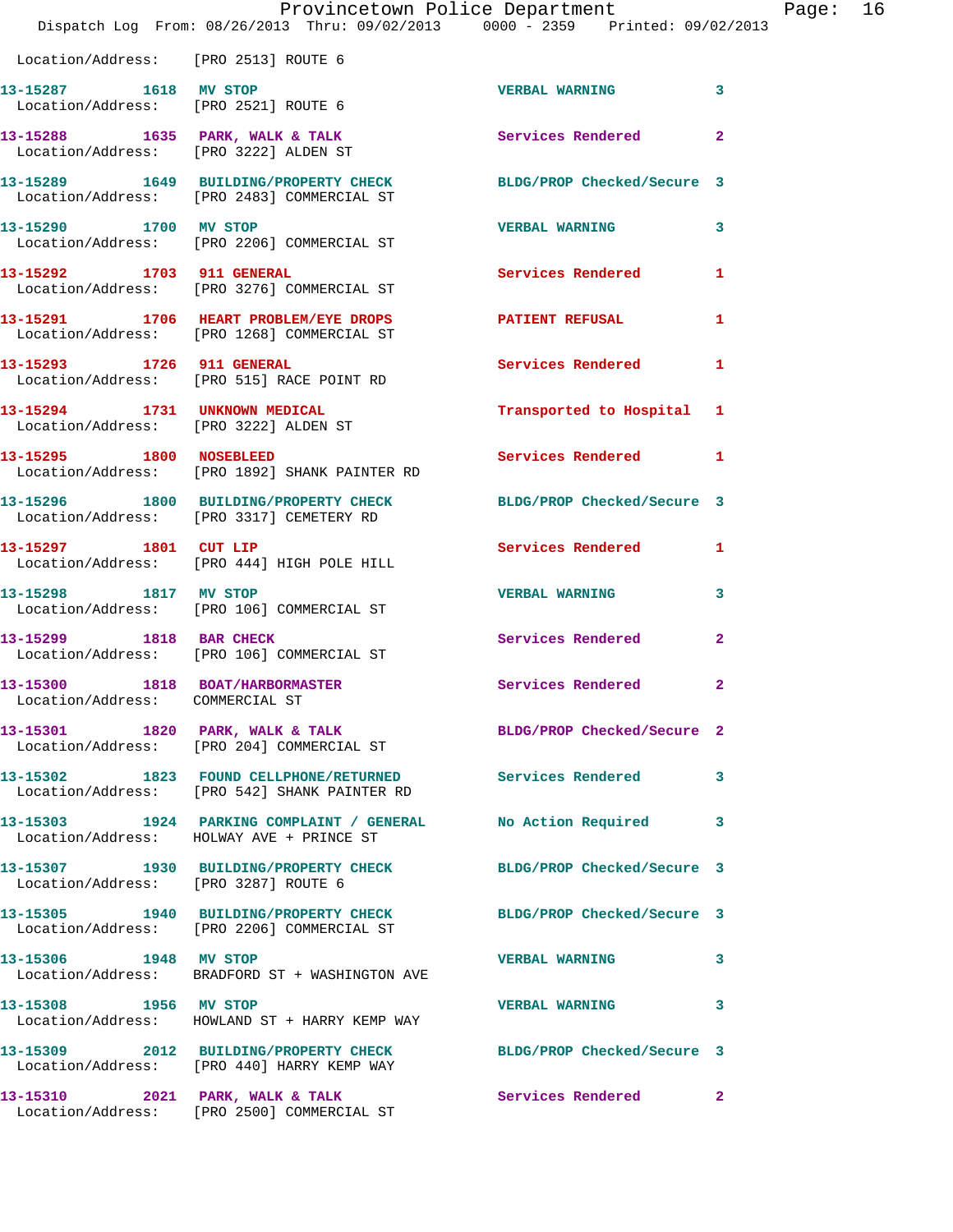|                                 | Provincetown Police Department<br>Dispatch Log From: 08/26/2013 Thru: 09/02/2013   0000 - 2359   Printed: 09/02/2013 |                            | Page               |
|---------------------------------|----------------------------------------------------------------------------------------------------------------------|----------------------------|--------------------|
|                                 |                                                                                                                      |                            |                    |
|                                 | 13-15311 2027 BUILDING/PROPERTY CHECK BLDG/PROP Checked/Secure 3<br>Location/Address: [PRO 175] COMMERCIAL ST        |                            |                    |
|                                 | 13-15312 2032 PARK, WALK & TALK<br>Location/Address: [PRO 165] COMMERCIAL ST                                         | Services Rendered 2        |                    |
|                                 | 13-15314 2042 LOST WALLET Services Rendered 3<br>Location/Address: [PRO 146] COMMERCIAL ST                           |                            |                    |
|                                 | 13-15313 2048 MV COMPLAINT<br>Location/Address: FRANKLIN ST + BRADFORD ST                                            | Peace Restored             | $\overline{2}$     |
|                                 | 13-15315 2124 BUILDING/PROPERTY CHECK BLDG/PROP Checked/Secure 3<br>Location/Address: [PRO 2206] COMMERCIAL ST       |                            |                    |
|                                 | 13-15316 2127 PARKING COMPLAINT / GENERAL Citation/Warning Issued 3<br>Location/Address: [PRO 70] BRADFORD ST EXT    |                            |                    |
|                                 | 13-15317 2132 PARK, WALK & TALK 2 Services Rendered 2<br>Location/Address: [PRO 2849] COMMERCIAL ST                  |                            |                    |
|                                 | 13-15318 2151 BUILDING/PROPERTY CHECK BLDG/PROP Checked/Secure 3<br>Location/Address: [PRO 182] COMMERCIAL ST        |                            |                    |
|                                 | 13-15319 2151 BUILDING/PROPERTY CHECK BLDG/PROP Checked/Secure 3<br>Location/Address: [PRO 306] COMMERCIAL ST        |                            |                    |
|                                 | 13-15320 2155 PARK, WALK & TALK 3 Services Rendered 2<br>Location/Address: [PRO 165] COMMERCIAL ST                   |                            |                    |
|                                 | 13-15321 2158 FOUND WALLET/CLAIMED Services Rendered<br>Location/Address: [PRO 75] CAPTAIN BERTIE RD                 |                            | $\mathbf{3}$       |
| 13-15322 2206 BAR CHECK         | Location/Address: [PRO 399] COMMERCIAL ST                                                                            | Services Rendered          | $\mathbf{2}$       |
|                                 | 13-15323  2323  FOOD STUCK IN THROAT      Transported to Hospital 1<br>Location/Address: [PRO 2391] BRADFORD ST      |                            |                    |
|                                 | 13-15324 2345 BUILDING/PROPERTY CHECK<br>Location/Address: [PRO 519] RACE POINT RD                                   | BLDG/PROP Checked/Secure 3 |                    |
| 13-15325 2357 COMPLAINT         | Location/Address: [PRO 208] COMMERCIAL ST                                                                            | Peace Restored             | 3                  |
| For Date: $09/01/2013$ - Sunday |                                                                                                                      |                            |                    |
|                                 | 13-15327 0022 PARK, WALK & TALK<br>Location/Address: [PRO 105] COMMERCIAL ST                                         | Services Rendered          | $\mathbf{2}$       |
| 13-15328 0037 MV STOP           | Location/Address: [PRO 2519] ROUTE 6                                                                                 | <b>VERBAL WARNING</b>      | 3                  |
|                                 | 13-15329 0046 LOBBY TRAFFIC<br>Location/Address: [PRO 542] SHANK PAINTER RD                                          | <b>Services Rendered</b>   | $\mathbf{2}$<br>29 |
| 13-15331 0103 PARK, WALK & TALK | Location/Address: [PRO 165] COMMERCIAL ST                                                                            | Services Rendered          | $\mathbf{2}$       |
|                                 | 13-15334 0152 DISTURBANCE/CABRAL'S<br>Location/Address: [PRO 433] RYDER ST EXT                                       | <b>Services Rendered</b>   | 1                  |
|                                 |                                                                                                                      |                            |                    |

**13-15335 0156 GENERAL INFO Services Rendered 3 13-15337 0352 BUILDING/PROPERTY CHECK BLDG/PROP Checked/Secure 3**  Location/Address: [PRO 2539] RYDER ST

**13-15338 0407 BUILDING/PROPERTY CHECK BLDG/PROP Checked/Secure 3**  Location/Address: [PRO 99] COMMERCIAL ST

Page: 17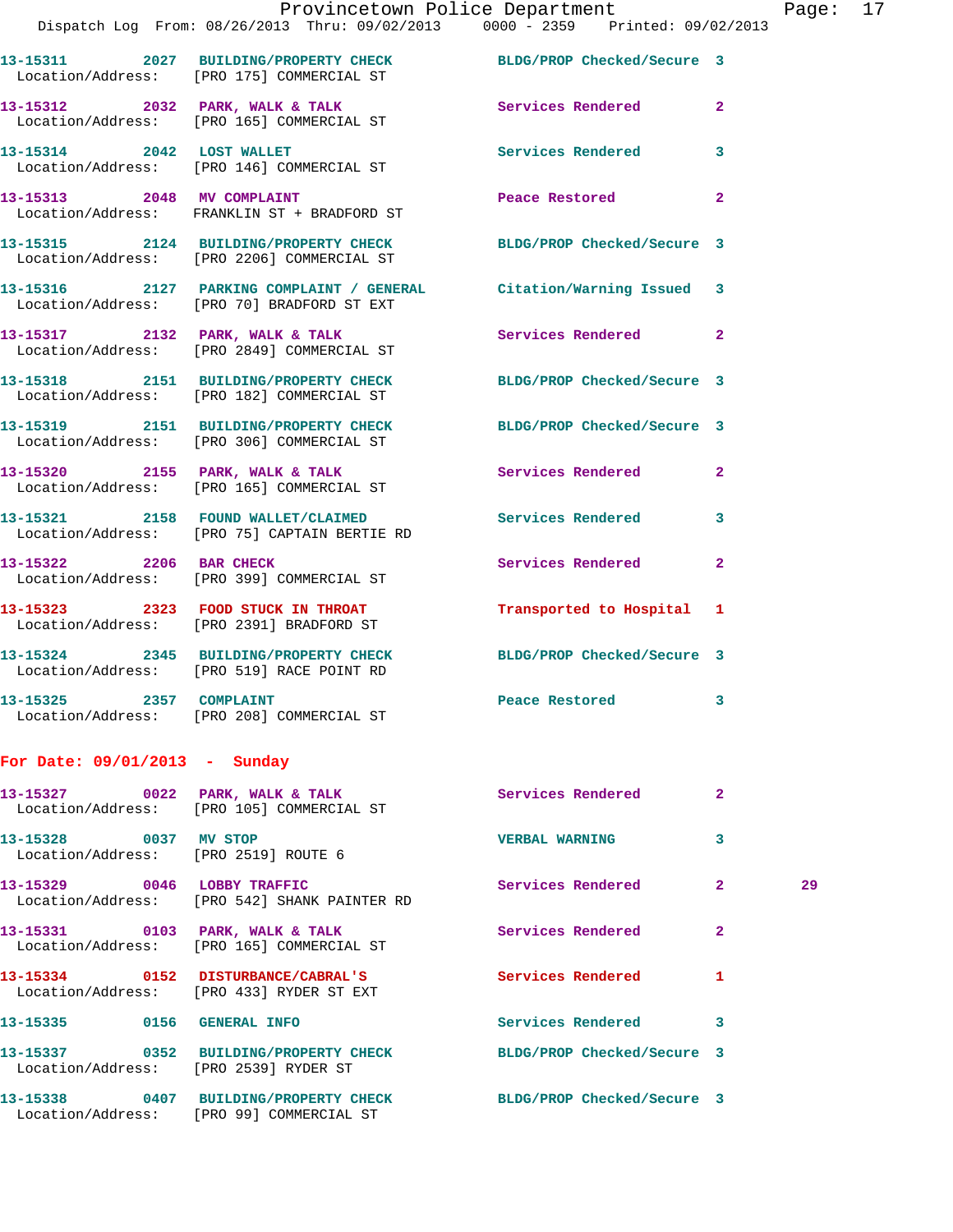|                                       | Dispatch Log From: 08/26/2013 Thru: 09/02/2013 0000 - 2359 Printed: 09/02/2013                                           | Provincetown Police Department |              | Page: 18 |  |
|---------------------------------------|--------------------------------------------------------------------------------------------------------------------------|--------------------------------|--------------|----------|--|
|                                       | 13-15339 0409 BUILDING/PROPERTY CHECK BLDG/PROP Checked/Secure 3<br>Location/Address: [PRO 2483] COMMERCIAL ST           |                                |              |          |  |
|                                       | 13-15340 0458 NOISE COMPLAINT/PARTY Unfounded<br>Location/Address: [PRO 1412] PEARL ST                                   |                                | $\mathbf{3}$ |          |  |
|                                       | 13-15341 0501 NOISE COMPLAINT<br>Location/Address: [PRO 1952] COMMERCIAL ST                                              | <b>VERBAL WARNING</b>          | 3            |          |  |
|                                       | 13-15342   0519   BUILDING/PROPERTY CHECK   BLDG/PROP Checked/Secure   3<br>Location/Address: [PRO 545] SHANK PAINTER RD |                                |              |          |  |
| Location/Address: [PRO 444] HIGH POLE | 13-15343 0524 BUILDING/PROPERTY CHECK BLDG/PROP Checked/Secure 3                                                         |                                |              |          |  |
|                                       | 13-15344 0915 BUILDING/PROPERTY CHECK BLDG/PROP Checked/Secure 3<br>Location/Address: [PRO 2483] COMMERCIAL ST           |                                |              |          |  |
|                                       | 13-15345 0930 BUILDING/PROPERTY CHECK<br>Location/Address: [PRO 2494] BRADFORD ST                                        | BLDG/PROP Checked/Secure 3     |              |          |  |
|                                       | 13-15346 0952 BUILDING/PROPERTY CHECK Services Rendered 3<br>Location/Address: [PRO 391] COMMERCIAL ST                   |                                |              |          |  |
|                                       | 13-15347 1019 ON SCHOOL PREMISES                                                                                         | No Action Required 3           |              |          |  |
| Location/Address: [PRO 2518] ROUTE 6  | 13-15348 1020 MV OBSERVANCE / ASSIGNMENT Services Rendered                                                               |                                | 3            |          |  |
|                                       | 13-15349 1054 MV OBSERVANCE / ASSIGNMENT Services Rendered 3<br>Location/Address: [PRO 106] COMMERCIAL ST                |                                |              |          |  |
| Location/Address: HIGH POLE HILL      | 13-15350 1122 MV OBSERVANCE / ASSIGNMENT Services Rendered                                                               |                                | 3            |          |  |
| Location/Address: [PRO 564] BAYBERRY  | 13-15351 1134 BUILDING/PROPERTY CHECK Services Rendered 3                                                                |                                |              |          |  |
|                                       | 13-15352 1200 BUILDING/PROPERTY CHECK BLDG/PROP Checked/Secure 3<br>Location/Address: [PRO 75] CAPTAIN BERTIE RD         |                                |              |          |  |
| Location/Address: [PRO 2479] ROUTE 6  | 13-15354 1248 MV OBSERVANCE / ASSIGNMENT Services Rendered 3                                                             |                                |              |          |  |
|                                       | 13-15355 1300 LOOSE DOG/LOCATED Services Rendered<br>Location/Address: [PRO 3670] SHANK PAINTER RD                       |                                | $\mathbf{2}$ |          |  |
|                                       | 13-15356 1317 TRAFFIC CONTROL<br>Location/Address: [PRO 3456] RYDER ST EXT                                               | Services Rendered              | 3            |          |  |
|                                       | 13-15357 1317 CAMPER COMPLAINT<br>Location/Address: [PRO 312] COMMERCIAL ST                                              | SPOKEN TO                      | $\mathbf{2}$ |          |  |
|                                       | 13-15358 1356 OXYGEN TANK LEAK<br>Location/Address: [PRO 2977] COMMERCIAL ST                                             | Services Rendered              | 1            |          |  |
|                                       | 13-15359 1431 BIKE ACCIDENT/TRANSPORT<br>Location/Address: [PRO 2490] PROVINCELANDS RD                                   | Transported to Hospital 1      |              | 4        |  |
| Location/Address: WINSLOW ST          | 13-15360 1500 PARKING COMPLAINT / GENERAL No Action Required 3                                                           |                                |              |          |  |
|                                       | 13-15361 1504 MV OBSERVANCE / ASSIGNMENT Services Rendered<br>Location/Address: BRADFORD ST + HOWLAND ST                 |                                | 3            |          |  |
| Location/Address: [PRO 2521] ROUTE 6  | 13-15362 1509 MV OBSERVANCE / ASSIGNMENT No Action Required 3                                                            |                                |              |          |  |
|                                       | 13-15364 1523 PARKING COMPLAINT / GENERAL Services Rendered                                                              |                                | $\mathbf{3}$ |          |  |

Location/Address: [PRO 588] SHANK PAINTER RD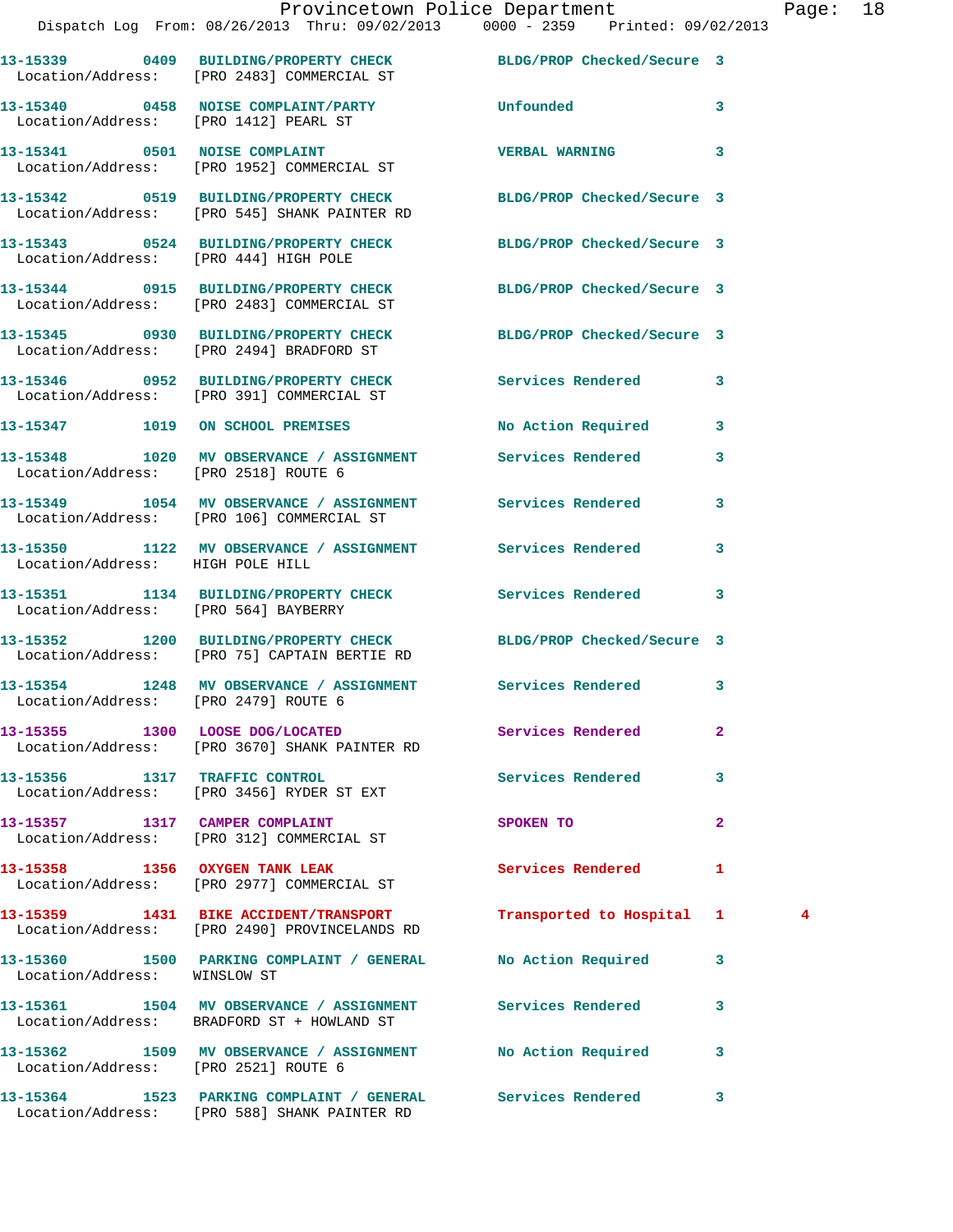## Provincetown Police Department Fage: 19

Dispatch Log From: 08/26/2013 Thru: 09/02/2013 0000 - 2359 Printed: 09/02/2013

|                                                                       | DISpatch Log From: 08/26/2013 Thru: 09/02/2013     0000 - 2359    Printed: 09/02/2013                          |                            |                   |  |
|-----------------------------------------------------------------------|----------------------------------------------------------------------------------------------------------------|----------------------------|-------------------|--|
| 13-15363 1526 MV STOP<br>Location/Address: ROUTE 6                    |                                                                                                                | <b>VERBAL WARNING</b>      | 3                 |  |
|                                                                       | 13-15366 1527 MV COMPLAINT<br>Location/Address: [PRO 2352] BRADFORD ST                                         | No Action Required         | $\overline{2}$    |  |
| 13-15365 1536 MV STOP                                                 | Location/Address: BRADFORD ST + KENDALL LN                                                                     | <b>VERBAL WARNING</b>      | 3                 |  |
|                                                                       | 13-15367 1553 PARKING COMPLAINT / GENERAL No Action Required<br>Location/Address: [PRO 1894] WINSLOW ST        |                            | 3                 |  |
|                                                                       | 13-15368 1600 PARK, WALK & TALK 1988 Services Rendered<br>Location/Address: [PRO 105] COMMERCIAL ST            |                            | $\overline{2}$    |  |
|                                                                       | 13-15369 1601 ANIMAL CALL<br>Location/Address: [PRO 75] CAPTAIN BERTIE RD                                      | Services Rendered          | $\overline{2}$    |  |
|                                                                       | 13-15370 1601 MV COMPLAINT<br>Location/Address: [PRO 2418] JOHNSON ST                                          | <b>Vehicle Towed</b>       | $\overline{2}$    |  |
|                                                                       | 13-15371 1614 LOST SET OF KEYS<br>Location/Address: [PRO 542] SHANK PAINTER RD                                 | Services Rendered          | 3                 |  |
|                                                                       | 13-15373 1649 BUILDING/PROPERTY CHECK BLDG/PROP Checked/Secure 3<br>Location/Address: [PRO 175] COMMERCIAL ST  |                            |                   |  |
|                                                                       | 13-15374 1713 BUILDING/PROPERTY CHECK BLDG/PROP Checked/Secure 3<br>Location/Address: [PRO 2206] COMMERCIAL ST |                            |                   |  |
|                                                                       | 13-15375 1726 BUILDING/PROPERTY CHECK BLDG/PROP Checked/Secure 3<br>Location/Address: [PRO 3318] CEMETERY RD   |                            |                   |  |
| Location/Address: [PRO 2] ALDEN ST                                    | 13-15376 1905 BUILDING/PROPERTY CHECK BLDG/PROP Checked/Secure 3                                               |                            |                   |  |
|                                                                       | 13-15377 1913 FOUND HONDA KEY<br>Location/Address: [PRO 542] SHANK PAINTER RD                                  | No Action Required         | 3                 |  |
|                                                                       | 13-15378 1941 PARK, WALK & TALK Services Rendered<br>Location/Address: [PRO 3085] COMMERCIAL ST                |                            | $\mathbf{2}$      |  |
|                                                                       | 13-15379 1947 BUILDING/PROPERTY CHECK<br>Location/Address: [PRO 2306] COMMERCIAL ST                            | BLDG/PROP Checked/Secure 3 |                   |  |
| 13-15381 2018 ALARM - FIRE<br>Location/Address: COMMERCIAL ST         |                                                                                                                | <b>False Alarm</b>         | 1                 |  |
|                                                                       | 13-15382 2036 COMPLAINT - STREET PERFORMERS SPOKEN TO<br>Location/Address: [PRO 175] COMMERCIAL ST             |                            | 3                 |  |
| 13-15384 2120 MV STOP<br>Location/Address: [PRO 2521] ROUTE 6         |                                                                                                                | <b>VERBAL WARNING</b>      | 3                 |  |
| 13-15385 2122 MEDICAL EMERGENCY<br>Location/Address: PROVINCELANDS RD |                                                                                                                | Transported to Hospital    | 1                 |  |
|                                                                       | 13-15386 2136 PARK, WALK & TALK<br>Location/Address: [PRO 1714] COMMERCIAL ST                                  | Services Rendered          | $\overline{2}$    |  |
| 13-15387 2139 COMPLAINT                                               | Location/Address: GOSNOLD ST + BRADFORD ST                                                                     | SPOKEN TO                  | 3<br>$\mathbf{2}$ |  |
| Location/Address: CEMETERY RD                                         | 13-15388 2145 MEDICAL EMERGENCY                                                                                | Transported to Hospital    | 1                 |  |
|                                                                       | 13-15389 2215 NOISE COMPLAINT<br>Location/Address: [PRO 444] HIGH POLE HILL                                    | No Action Required         | 3                 |  |
| 13-15390 2235 FOLLOW UP                                               | Location/Address: [PRO 542] SHANK PAINTER RD                                                                   | No Action Required         | $\mathbf{2}$      |  |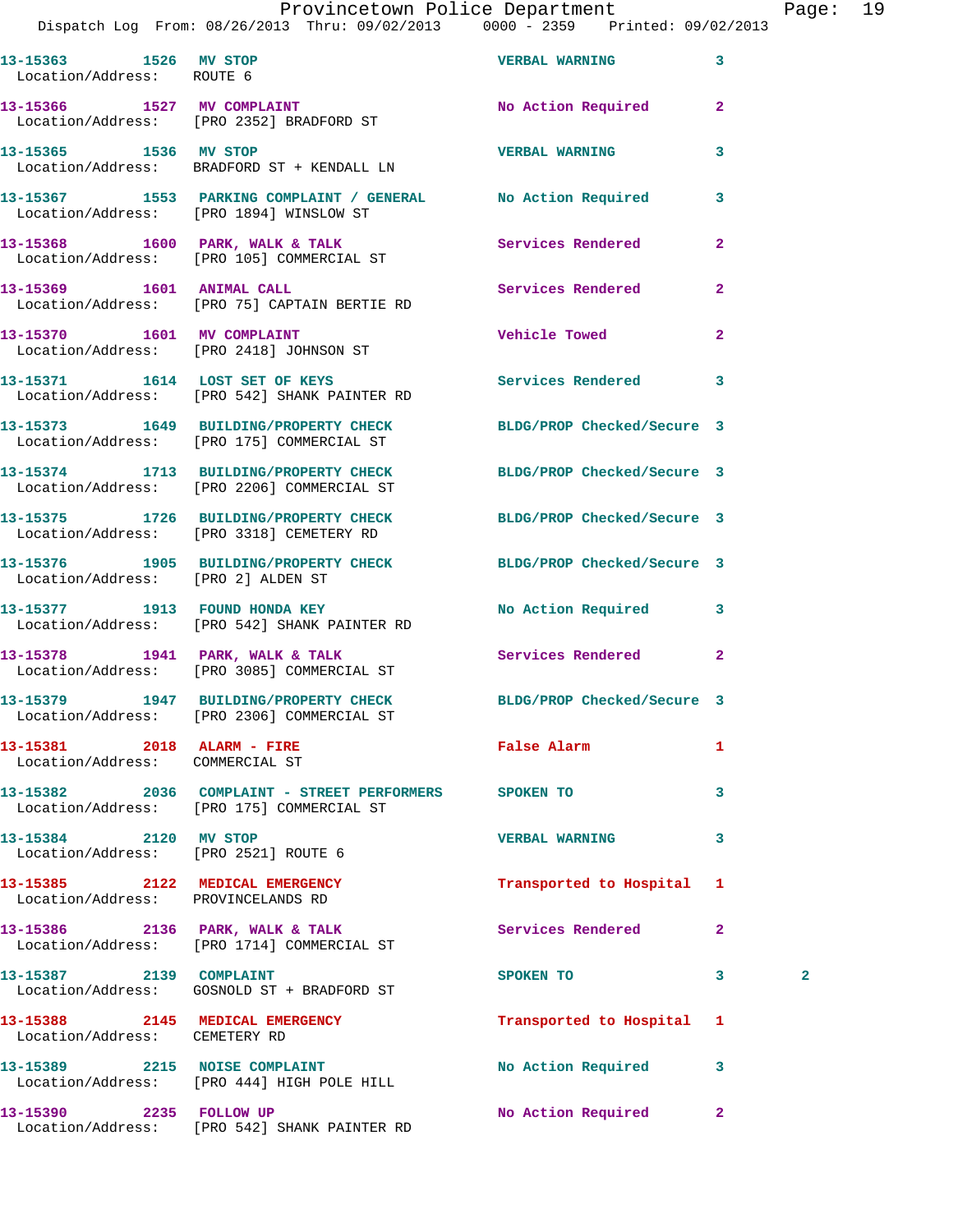|                                                                  | Dispatch Log From: 08/26/2013 Thru: 09/02/2013   0000 - 2359   Printed: 09/02/2013                               |                            |              |
|------------------------------------------------------------------|------------------------------------------------------------------------------------------------------------------|----------------------------|--------------|
|                                                                  | 13-15392 2249 FOUND WALLET<br>Location/Address: [PRO 542] SHANK PAINTER RD                                       | No Action Required         | 3            |
| 13-15391 2250 NOISE COMPLAINT<br>Location/Address: BLUEBERRY AVE |                                                                                                                  | <b>Services Rendered</b>   | 3            |
|                                                                  | 13-15393 2309 MEDICAL EMERGENCY<br>Location/Address: [PRO 105] COMMERCIAL ST                                     | PATIENT REFUSAL            | 1            |
|                                                                  | 13-15394 2312 FOLLOW UP<br>Location/Address: [PRO 542] SHANK PAINTER RD                                          | SPOKEN TO                  | $\mathbf{2}$ |
|                                                                  | 13-15395 2341 BUILDING/PROPERTY CHECK BLDG/PROP Checked/Secure 3<br>Location/Address: [PRO 1778] SHANKPAINTER RD |                            |              |
|                                                                  | 13-15396 2348 BUILDING/PROPERTY CHECK BLDG/PROP Checked/Secure 3<br>Location/Address: [PRO 2543] MACMILLAN       |                            |              |
|                                                                  | 13-15397 2352 MV OBSERVANCE / ASSIGNMENT Services Rendered<br>Location/Address: RYDER ST + BRADFORD ST           |                            | 3            |
|                                                                  | 13-15326 2354 HAZARDS/ROCKS IN ROAD<br>Location/Address: BRADFORD ST + BREWSTER ST                               | Could Not Locate           | $\mathbf{2}$ |
| For Date: $09/02/2013$ - Monday                                  |                                                                                                                  |                            |              |
|                                                                  | 13-15398 0003 PARK, WALK & TALK<br>Location: [PRO 3431] LOPES SQUARE                                             | No Action Required         | $\mathbf{2}$ |
| 13-15399 0036 MV STOP<br>Location/Address: BRADFORD ST           |                                                                                                                  | <b>VERBAL WARNING</b>      | 3            |
|                                                                  | 13-15401 0106 ASSIST CITIZEN<br>Location/Address: [PRO 637] BRADFORD ST                                          | <b>Services Rendered</b>   | 3            |
| 13-15402 0124 MV STOP                                            | Location/Address: [PRO 433] RYDER ST EXT                                                                         | No Action Required         | 3            |
|                                                                  | 13-15403 0156 NOISE COMPLAINT<br>Location/Address: [PRO 2034] BRADFORD ST                                        | <b>SPOKEN TO</b>           | 3            |
| Location/Address: [PRO 2513] ROUTE 6                             | $13 - 15404$ 0213 MV STOP                                                                                        | <b>VERBAL WARNING</b>      | 3            |
|                                                                  | 13-15406 0233 BUILDING/PROPERTY CHECK BLDG/PROP Checked/Secure 3<br>Location/Address: [PRO 2898] JEROME SMITH RD |                            |              |
| 13-15407 0248 MV STOP<br>Location/Address: [PRO 2513] ROUTE 6    |                                                                                                                  | <b>VERBAL WARNING</b>      | 3            |
| 13-15408 0249 MV STOP<br>Location/Address: [PRO 2513] ROUTE 6    |                                                                                                                  | <b>VERBAL WARNING</b>      | 3            |
|                                                                  | 13-15409 0348 BUILDING/PROPERTY CHECK BLDG/PROP Checked/Secure 3<br>Location/Address: [PRO 3296] SHANKPAINTER RD |                            |              |
|                                                                  | 13-15410 0527 BUILDING/PROPERTY CHECK<br>Location/Address: [PRO 530] SHANKPAINTER RD                             | BLDG/PROP Checked/Secure 3 |              |
| 13-15411 0536 LOBBY TRAFFIC                                      | Location/Address: [PRO 542] SHANK PAINTER RD                                                                     | No Action Required         | $\mathbf{2}$ |
| 13-15412 0558 DIRECTIONS                                         | Location/Address: [PRO 542] SHANK PAINTER RD                                                                     | Services Rendered          | 1            |
| Location/Address: [PRO 557] TREMONT ST                           | 13-15413 0715 LIFELINE CALL/EVALUATION                                                                           | Services Rendered          | 1            |
|                                                                  | 13-15414 0747 BOAT INCIDENT/TRESPASS Services Rendered                                                           |                            | $\mathbf{2}$ |